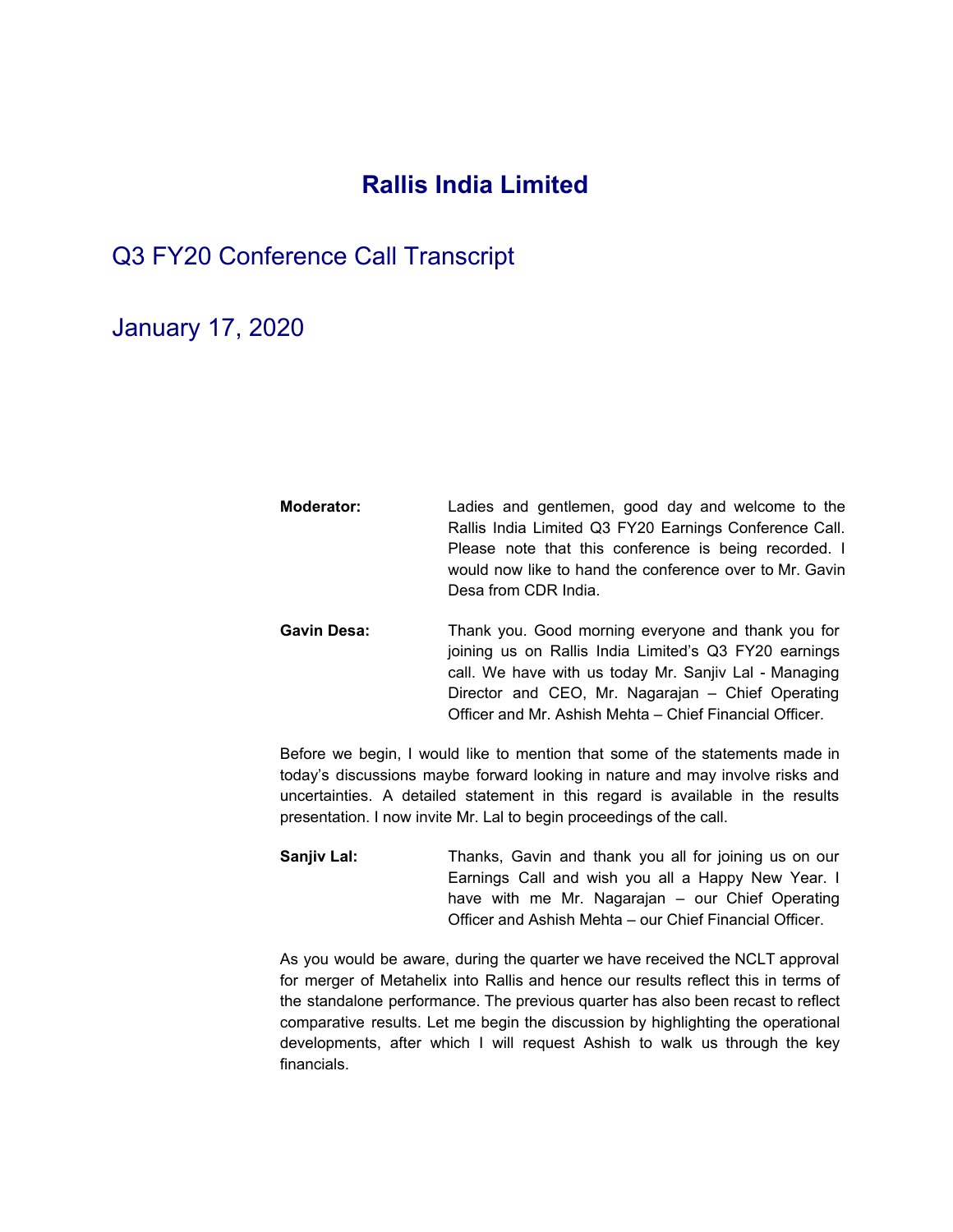As you would have seen, we have had a good quarter with revenue growth of about 28%. Positive farmer sentiment which has really been supported by a good monsoon, good availability of water has resulted in increased acreage for the current Rabi year-on-year as well as supported by good produce pricing in the market. This has all helped in our domestic markets. Our international business continues to perform well during the quarter. More specifically on the Rallis developments, starting with the domestic business first, our efforts in recent years have been directed towards introducing new products and strengthening our distribution network. We have launched 2 new products during this quarter and our intention is to maintain this momentum of launching at least 2 new products every year over the next couple of years.

The trade terms that we introduced in Q1 continues to support our partnership with our distributors and has also resulted in a positive impact on our cash flow. I am pleased to announce that the Board of Rallis has approved setting up of a new state-of-art R&D facility in Bangalore to further drive our growth with a significant step up in our product development for crop protection, crop nutrition and seeds research. We are optimistic that such efforts should help us maintain the revenue momentum in coming years.

Moving onto our Seeds business:

We recognized that our current product basket is largely skewed towards Kharif crops and as such, we are working towards building up our presence in the Rabi segment by focusing especially on maize and mustard crops. We have crossed about 100 metric tonnes of hybrid mustard this Rabi and further, we are also undertaking significant efforts towards developing our vegetable portfolio. These efforts should help us improve the balance in our seeds portfolio for driving further growth.

Regarding our International business:

The segment has seen and continues to see good traction underpinned by new product registration in Latin America, North America and Asia. We are presently working on 2 molecules for our contract manufacturing. We are undertaking steps to leverage our tie-ups with global innovators to expand this part of our business which currently is restricted to only 2 molecules. The other focus area for us in the international business has been to strengthen our alliances and we are again constantly looking towards broadening our product base and branded molecules through co-marketing arrangements. We are making steady progress in this regard and are confident of scaling up this segment in the coming years. Further, we are also actively looking at the opportunity to register our own brands and increase the revenue from the formulation business.

Regarding our CAPEX program:

As most of you are aware, we had announced our intention to invest approximately Rs. 800 crore over the next couple of years for strengthening our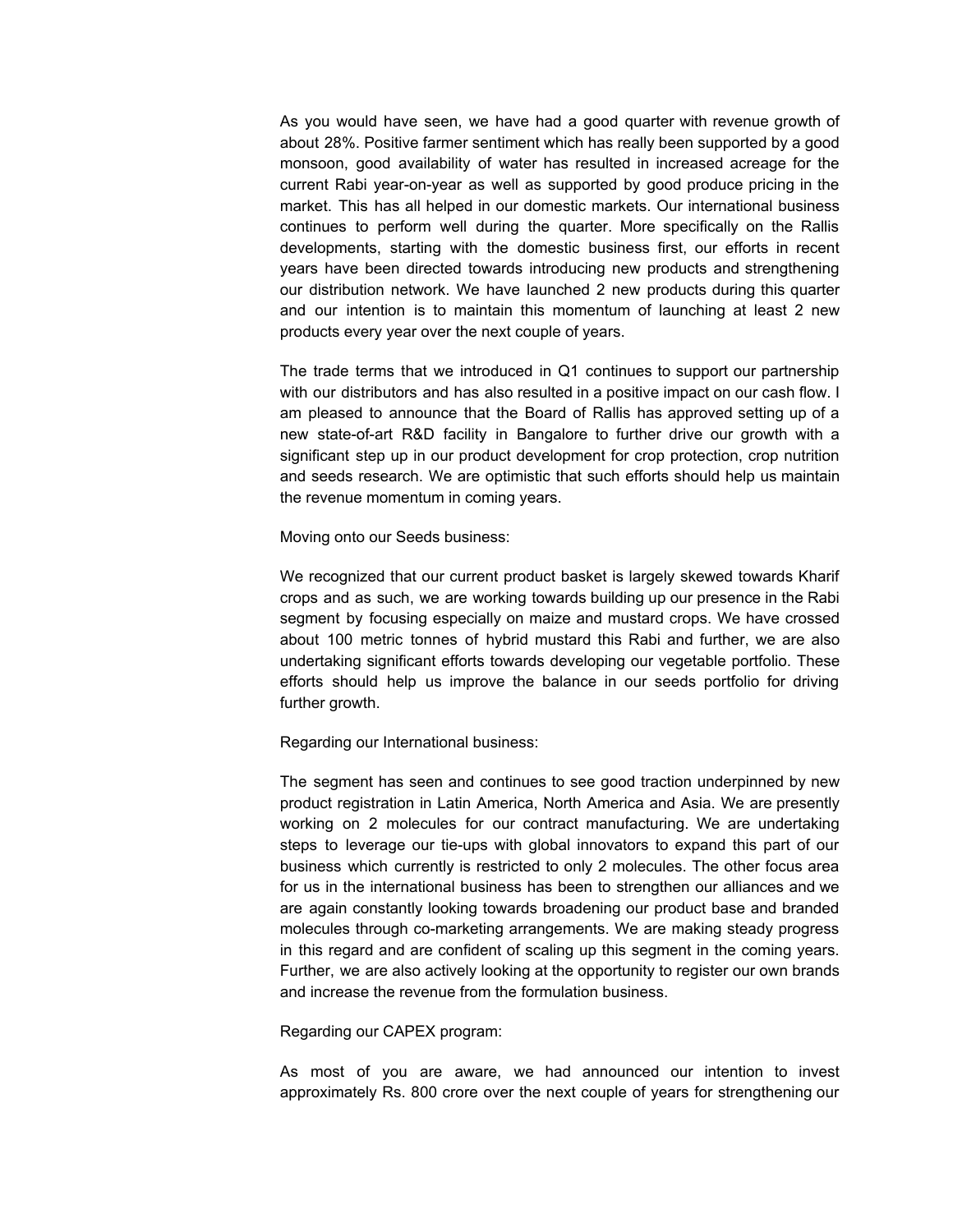domestic and international business. As indicated in our previous call, we had completed the first phase of Metribuzin expansion and expect to complete the second phase production and be able to commercialize it by February of 2020. The overall expenditure incurred towards Metribuzin capacity has been approximately Rs.25 crore. The completion of the expansion will further consolidate our presence in the Metribuzin market, and we are also investing for backward integration in certain intermediaries which we are currently importing.

## To conclude:

I would like to reiterate that our growth agenda is on course. We expect our product portfolio to be much more balanced and growth oriented in the coming years. Further, our revised credit terms should also help us with our growth agenda. Our International business continues to perform well and we are hopeful that the completion of the CAPEX will further provide a leg up for this business and further drive growth.

I would now request Ashish to walk us through the quarterly financial performance. Over to you, Ashish.

**Ashish Mehta:** Thank you, Sanjiv and welcome to all and wish you a very Happy New Year.

To begin with, I would like to say that the financials are drawn on the merged entity since Metahelix has merged with Rallis. I will also walk you through the standalone of Rallis crop protection and crop nutrition business separately.

For the consolidated financials, Revenue at Rs.534 crore, registered a 28% growth over the same period last year. Profit before tax was at Rs. 48 crore against Rs.20 crore, in the same quarter in the previous year. PAT was at Rs.38 crore versus Rs.14 crore for the same quarter in the previous year

For the Rallis standalone which is a merged accounts, revenue was at Rs.533 crore, registered a growth of 28%. Profit before tax at Rs.47 crore against Rs.19 crore of previous year. PAT at Rs.37 crore against Rs.13 crore of previous year.

Total revenue for the quarter for the crop protection and crop nutrition business was at Rs.503 crore and registered a growth of 30% over previous year. Majority of the growth coming through volume growth across domestic and international business; however, we did see some price correction in some of our molecules both in domestic and the international market. Our new products Ayaan and Zygant were well accepted by the farmers and witnessed a decent scale up.

In the International business, there has been a good volume growth both in Acephate and Metribuzin; however, there were pricing pressures which resulted in price correction and the pressure is expected to continue in the fourth quarter as well. Some orders from the overseas customers were prepone. Due to our continuous focus on collection and with the support of new trade policy announced at the start of the year coupled with tight control on inventories, there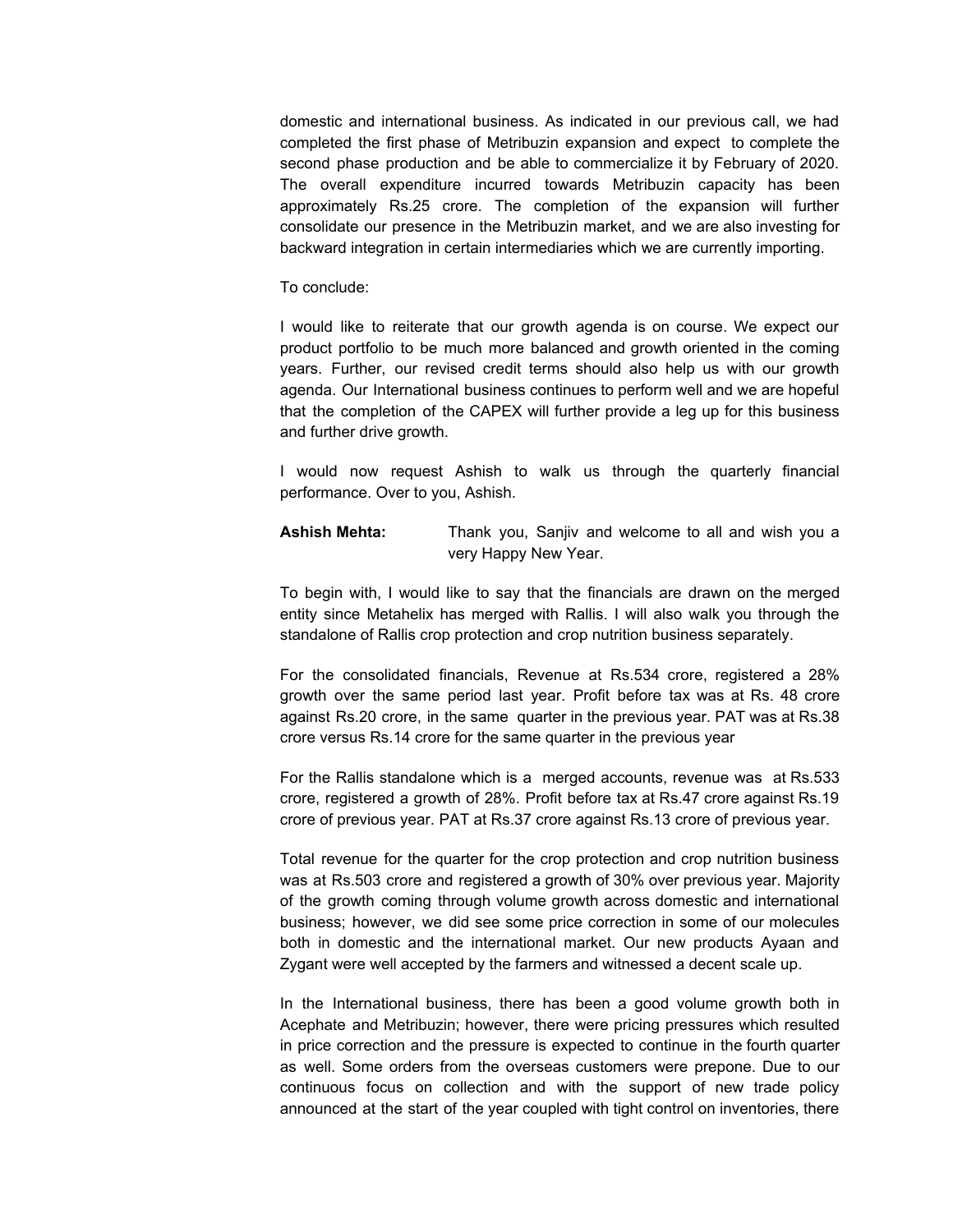has been a decent improvement in our working capital days. Cash from operating activities improved substantially to over Rs.300 crore as compared to previous year.

Our Investment plans for capacity expansion are progressing well. As mentioned earlier, second phase of expansion on Metri Technical is expected to commence production by February 2020 and we will see its full utilization in the next financial year. The progress in the setting up of the new formulation plant at Chemical Zone Dahej is satisfactory and we expect the commercial production to start by FY21. To meet the demand of some of our existing products and build the facility for future requirements, the Board formally approved an investment of Rs.150 crore for specific project for capacity expansion and this is part of that Rs.800 crore investment plan which was announced earlier.

The revenue from seeds business at Rs.30 crore registered a modest growth of 4% over previous year. We can now start the Q&A session.

| Moderator:      | The first question from the line of Viraj Kacharia from<br>Securities Investment Management Pvt Ltd.                                                                                                                                                                                                                                                                                                                                                                        |
|-----------------|-----------------------------------------------------------------------------------------------------------------------------------------------------------------------------------------------------------------------------------------------------------------------------------------------------------------------------------------------------------------------------------------------------------------------------------------------------------------------------|
| Viraj Kacharia: | Just I had couple of questions. First is on the volume<br>growth for the domestic market. Can you provide some<br>color in terms of split between the growth in base<br>products and new products in domestic crop protection<br>and how much of the spillover you would have seen from<br>the Kharif being extended in Q3?                                                                                                                                                 |
| S. Nagarajan:   | We have in the first nine months of the year, not just in<br>Q3, we have had good response to 4 of the products<br>which we had previously announced that is Zygant,<br>Ayaan, Cameo and Trimbo. So those 4 products, in<br>addition of course Sarthak and Impeder were launched<br>in Q3. Our overall revenue from these has been above<br>Rs.50 crore for the 9-month period. So that is the<br>contribution of the new products in the domestic<br>formulation business. |
| Viraj Kacharia: | And in terms of spillover of the Kharif being extended in<br>Q3 typically what kind of impact it would have in Q3?                                                                                                                                                                                                                                                                                                                                                          |
| S. Nagarajan:   | See, it is a little difficult to estimate the precise impact.<br>We feel that for couple of weeks there was an extension<br>that happened in the month of October. But it is little<br>difficult to say because to separate out the effect of the<br>spillover is not that easy.                                                                                                                                                                                            |
|                 |                                                                                                                                                                                                                                                                                                                                                                                                                                                                             |

**Viraj Kacharia:** Second question is on the inventory situation, both for us and the industry. How are you placed in terms of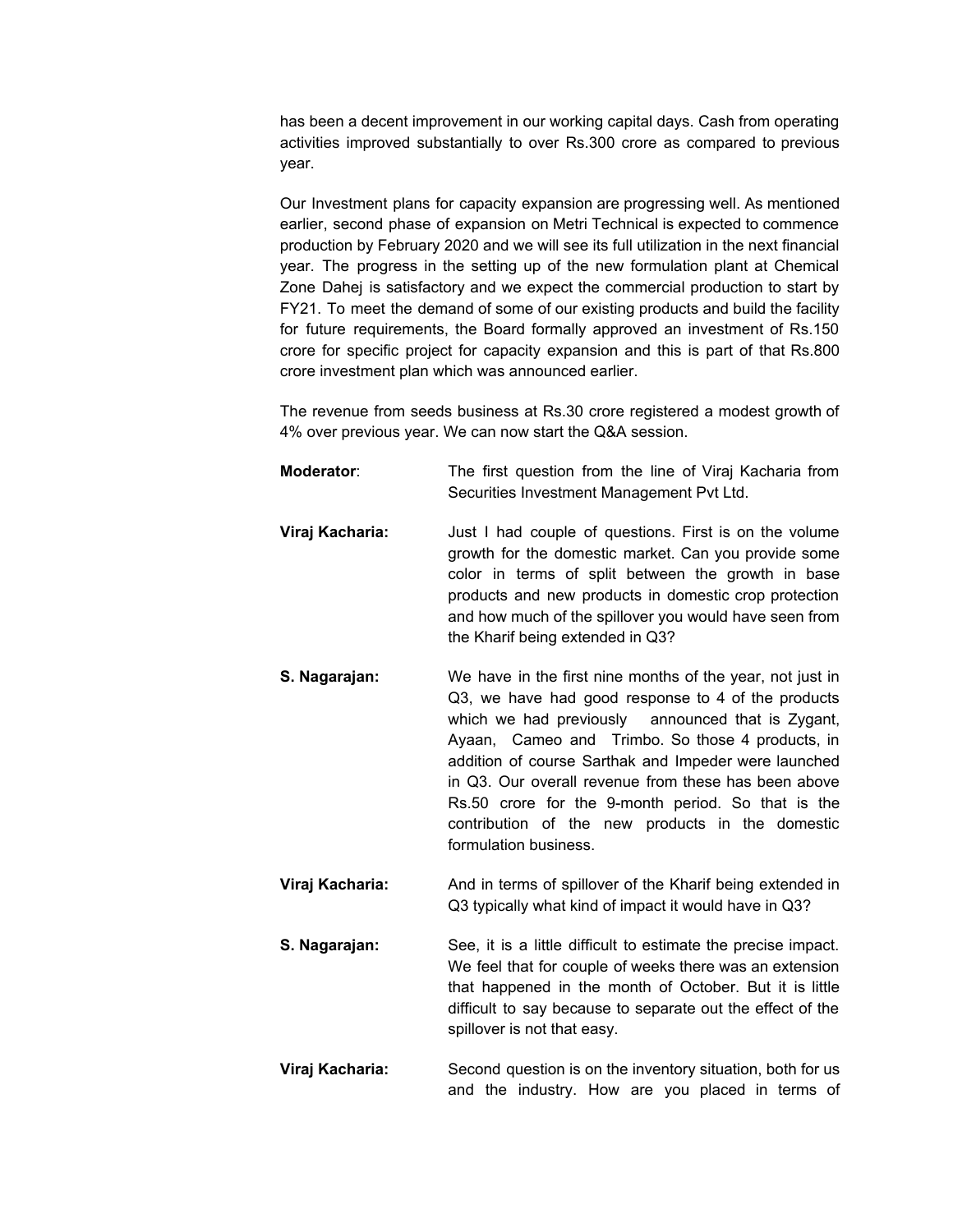inventory in crop protection for key molecules? And to it, you mentioned about this unreasonable price war**,** you know. So, if I just talk about domestic market, which are the key molecules we are kind of seeing this price cuts? Is the kind of input cost moderation sufficient enough to offset the margin impact? How should we see that forward?

- **S. Nagarajan:** If you are referring to our channel stock levels, we feel quite comfortable with the level of stocks that we are carrying in the channel. If we are talking about our own company level inventory, they are actually lower, I should say compared to the similar period last time, though we don't give out the balance sheet figures now in Q3, but directionally they are actually better than where we were last year. In terms of price pressure in the market, I think the Rabi sentiment is quite positive. We have had price pressures in selected molecules. We also, as you correctly pointed out, had some decline in raw material prices as well. We are actually finding that some of the actions that we have taken in terms of focusing our portfolio on some of the better margin product have actually helped us and we feel, we have actually done better in terms of margin compared to last year, GC margins I am talking about in the domestic business for the same period Q3.
- **Viraj Kacharia:** Okay. Just last question. For the key base molecules like Tatamida or Sonic Flo, or Takumi, how does the price of volume trend be, in last couple of months for us?
- **S. Nagarajan:** See I would like to refrain from talking about specific product volume trends for competitive reasons am sure you would understand that.
- **Viraj Kacharia:** Ok if we talk about in general then, the price trend and generally are we seeing pressure on those products as well or…?
- **S. Nagarajan:** There are a mix of products. There are products where we have strong brand and those products we certainly find less pressure. There is a demand from the farmer and as I said this Rabi outlook is also one of the important factors where the sentiment is quite high, both at the trade level and the farmer level. But you are right, there are certain other products which are somewhat less strong. Again, I don't want to say weak but I would say less strong in terms of brand position. Certainly, the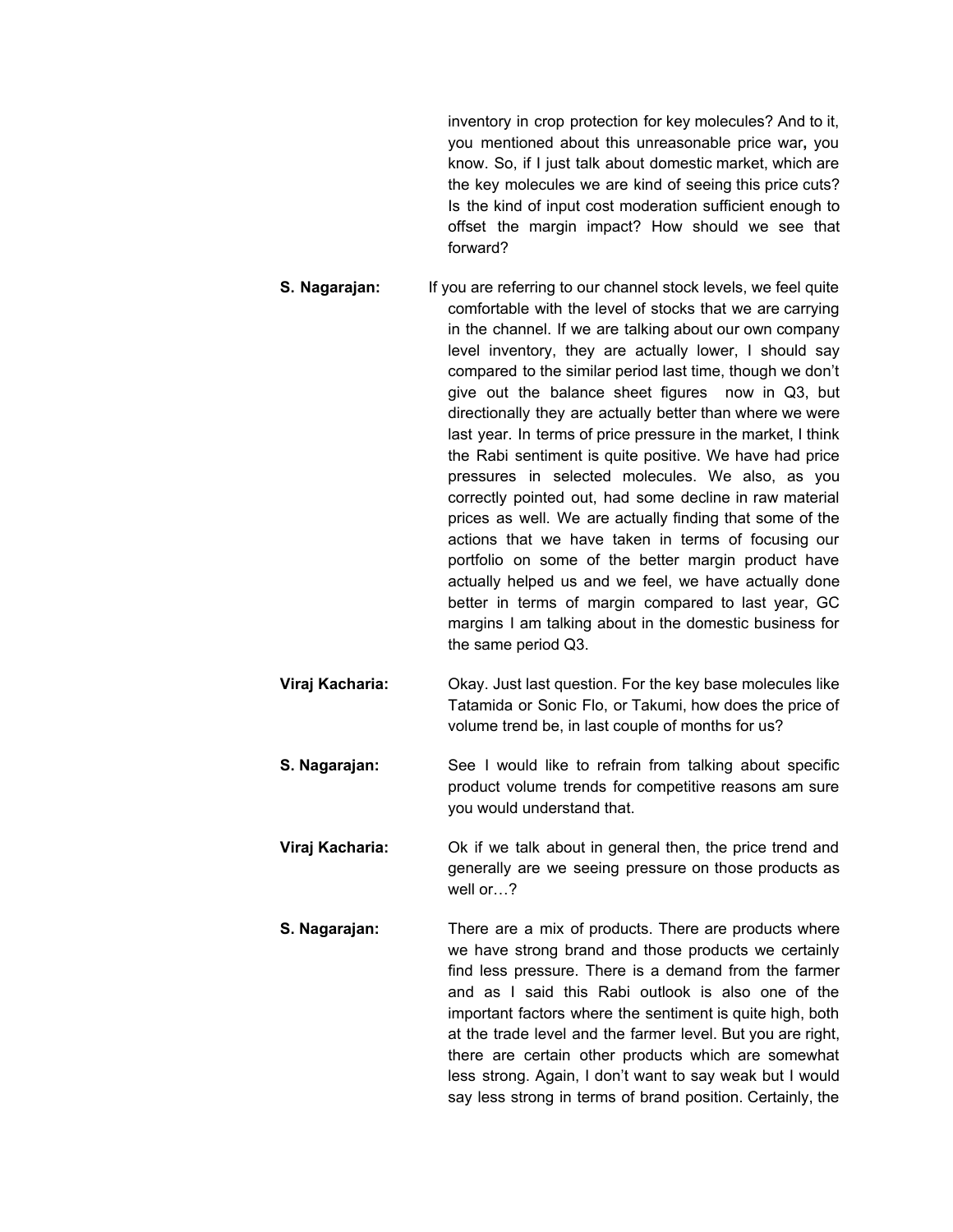price pressure exists in those molecules, those formulations.

- **Moderator:** The next question is from the line of Rahul Jain from Credence Wealth.
- **Rahul Jain:** Firstly sir, on the gross margin side, so we have added our operating margins move up sharply and with the kind of top end growth, operating leverage seems to be kicking in. But on the gross margin front, on your year-on year-basis we are still down by almost about 1%-1.5%. So, if you could just try to, if you could understand, is this stable gross margin or we see some improvement coming in or is this the margins being down probably because of some inventory, high cost inventory which we would have carried from the previous quarter?
- **Ashish Mehta:** Impact on margins are on account of two fold- firstly due to high RM cost and secondly due to pricing pressure. We have also seen some price relaxation in select RM cost over last few months.There has been some impact of high inventory cost on our margins as they were purchased well ahead of our requirement as supplies of these materials were very erratic and uncertain and this was done to ensure our units were up and running to meet customer demand. We do see some pressure on pricing to be continued in the 4th quarter as well
- **Rahul Jain:** But do we see this trend changing sooner or it will take some time?
- **S. Nagarajan:** If you see the price pressures in the International market, there are certainly price pressures that we are witnessing in the International market, consequent to the various effects which are well known in terms of US weather etc. So, these price pressures are not fully offset by raw material cost reductions. So, these are actually absolute pressures on the margin, this is apart from the price reduction sympathetic to raw material price drops. So effectively I think there would be, we would expect price pressure and margin pressure to continue on the International side. On the domestic business, there will be I think for those set of molecules and certain set of formulated products where the brand levels are somewhat lesser, brand strength is somewhat lesser we would expect it to continue. So, I don't think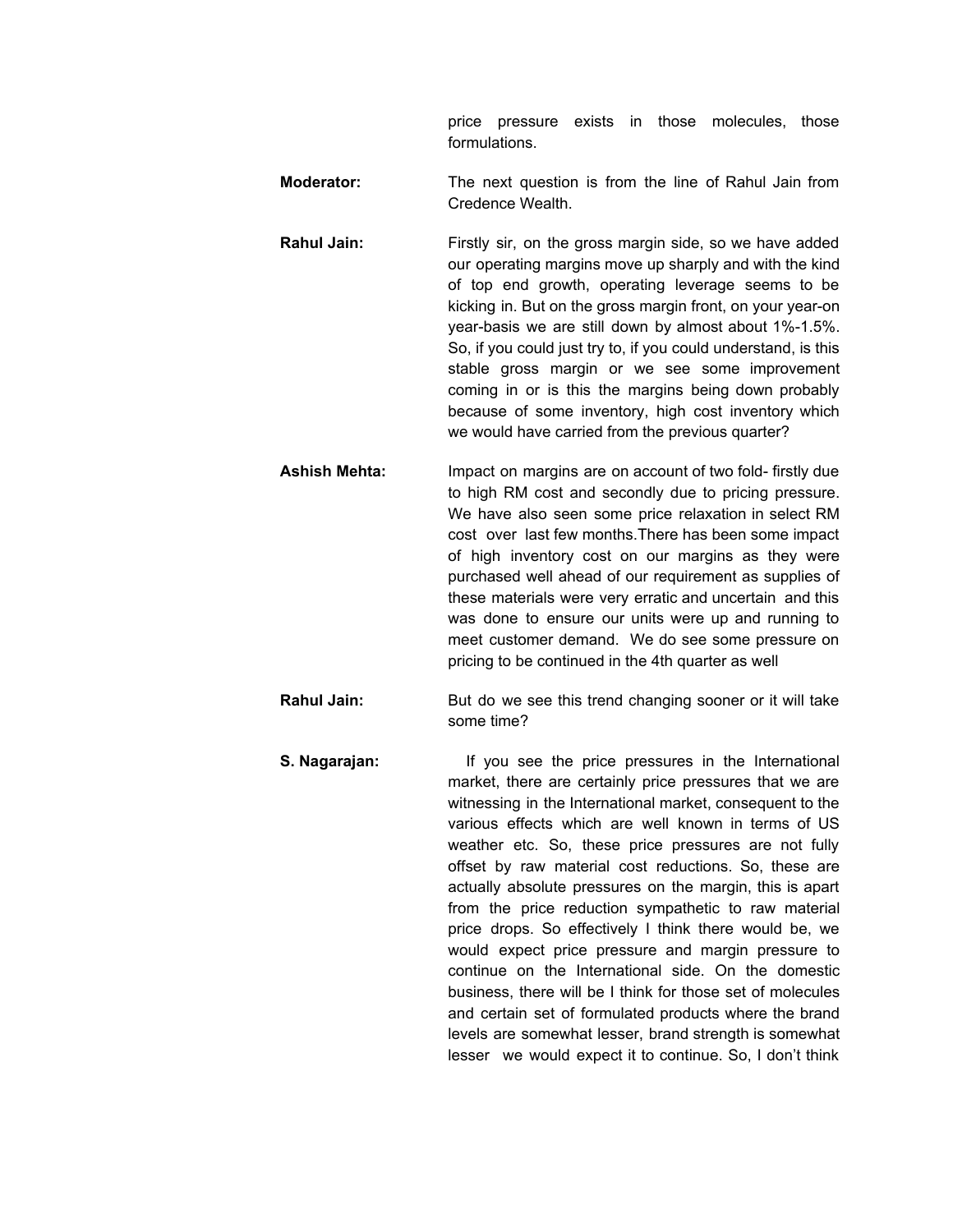we can say that we are looking at an improvement in a hurry.

- **Rahul Jain:** Sir, and lastly with regards to Metribuzin, last quarter we had mentioned that particular raw material prices for Metribuzin seem to be coming down. There was some correction on one of the raw materials. And also, our additional capacity had come in in the last quarter and further we are having about 500 tonne in February. So, if you could just tell us something more on Metribuzin in terms of both the product demand, product pricing and the raw material availability as far as Metribuzin is concerned.
	- **Sanjiv Lal:** As far as the raw material availability is concerned, it has eased considerably over last couple of months and also the price of some of these key ingredients have come down as well and that is also reflecting in softness in the price. There is also some buildup of inventory which has happened in certain markets which could give us short term impact in terms of our shipments for Metribuzin. But we see that more in terms of short term issue, rather than any significant structural issue.
	- **Rahul Jain:** And the demand continues to be good for Metribuzin?
	- **Sanjiv Lal:** Yes. We expect it to be good. I mean there is short term issue in terms of high inventory in certain geographies, but that is expected to be only short term. This is really arising out of unseasonal rains in the US.
	- **Moderator:** The next question is from the line of Prashant Bìyani from Prabhudas Lilladher.
- **Prashant Biyani:** Sir, how has been the domestic industry growth in Q3?
- **Sanjiv Lal:** Well, as you know, Rallis is the first with results which are out. I can only say that the monsoon effect, the water availability effect, the positive sentiments in the market will have a positive impact on most of the agri players. So, I guess we will have to wait and see how they report their performance. As of now our view is that there is a very positive sentiment with the trade and the farmers, so that could have a positive impact on the entire segment.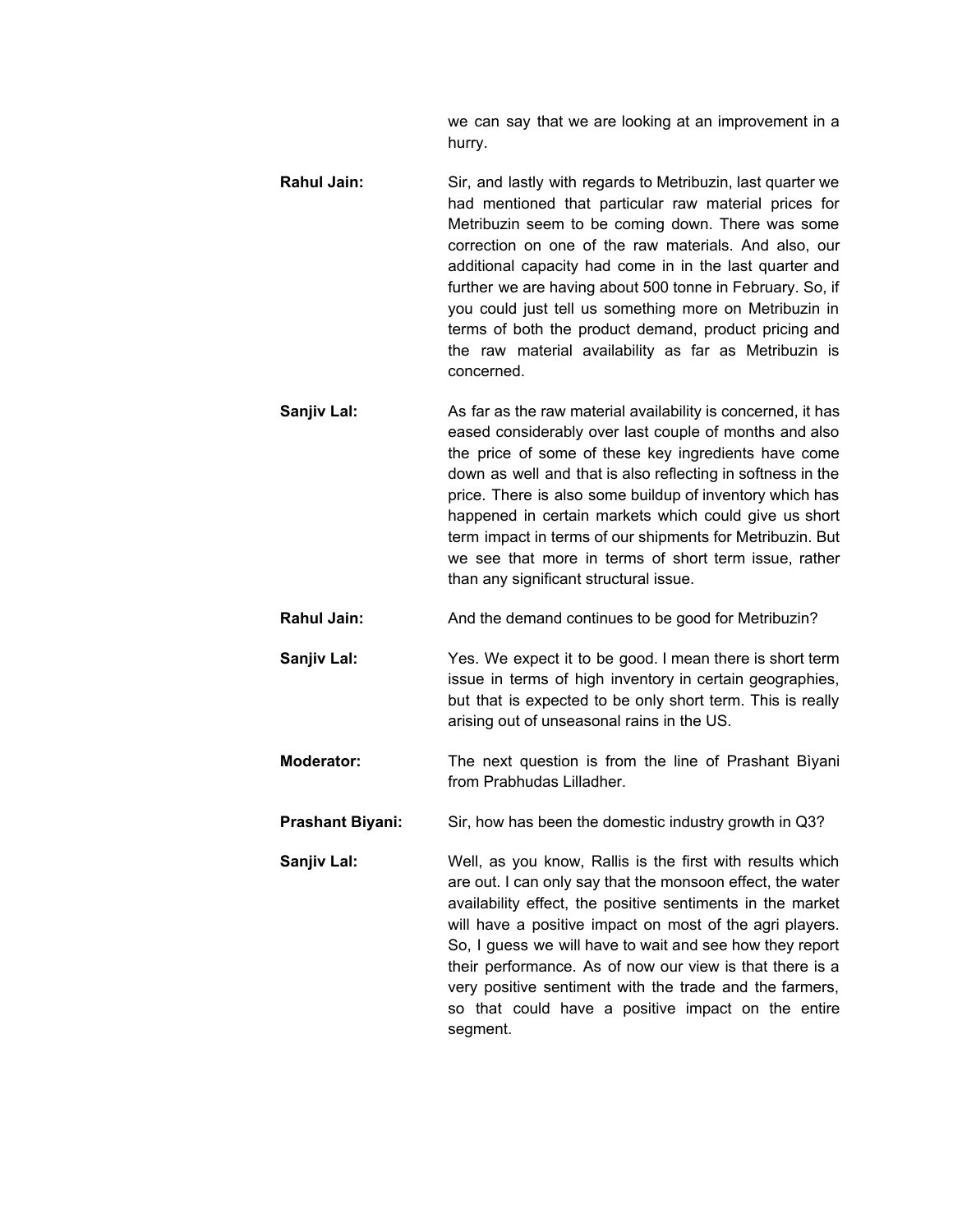- **Prashant Biyani:** And is it also reflecting in terms of higher liquidation from the farmer side? Liquidation I mean retail sale of agrochemicals. Is that also going strong?
- **Sanjiv Lal:** Yes, I think that has already been responded to in the previous question that was asked. In terms of our own inventory levels, we are seeing a reasonably good control that we have on it. So, we will reflect only on our own position on this. We will not comment on any of the others in the industry.
- **Prashant Biyani:** Okay. And sir there was some initial remark regarding preponement of orders. So that had happened in Q3?
- **Sanjiv Lal:** See, what I had mentioned in my previous calls also that our International business, you know sometimes we may have some bringing forward of a shipment or deferment of a shipment and our base is reasonably small. So even 2-3 shipments getting adjusted here and there suddenly gives a swing to the quarterly performance. So, I would say that we must look at cumulative performance of our international business because of the small base that we have on our exports.
- **Prashant Biyani:** And just one last question, this Sarthak and Impeder would be catering to which crop and which disease or weed?
- **S. Nagarajan:** Impeder is for wheat and Sarthak is for grapes**.**

**Moderator:** The next question is from the line of Dhavan Shah from ICICI Securities.

- **Dhavan Shah:** My first question is about the overall segmental wise numbers. I mean, we have seen decent growth in herbicides as well as insecticides and fungicides. So basically, would it be possible to share the key products which is driving the strong growth across these three segments, apart from this Metribuzin we understand that because of the new capacity herbicide has performed well. But in insecticide and fungicide would it be possible to share the growth numbers, the key products if you can share?
- **Sanjiv Lal:** We got a basket of products in each of these categories and they are all intended for certain crop segments and pest segments. I would say that most of these categories have shown a decent performance, and we would not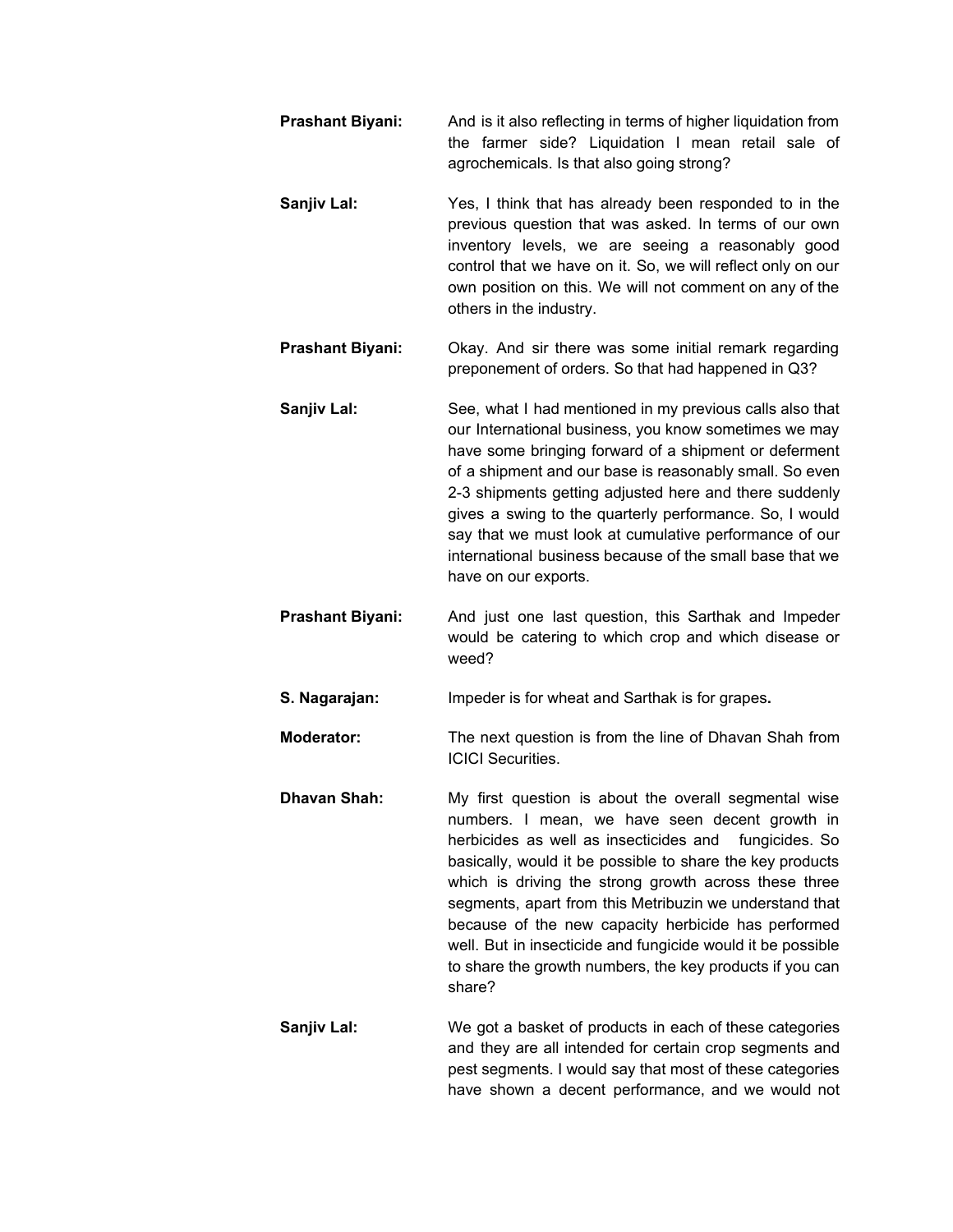like to get into any specific molecule at this stage but our own assessment is that all these three categories in fact the other category of plant growth regulators and soil conditioners also, all of them have done fairly well.

- **Dhavan Shah:** Okay. And for the international market, we were about to commercialize the Metribuzin in December. So, we extended by around two months. So is this the strategic decision because the Metribuzin prices are down. So, is it like so and if you can share the Metribuzin prices for Q3 vis-à-vis Q2?
- **Sanjiv Lal:** Actually, you are right. We had intended to have our plant up and running by December. So, it has actually got delayed by just a couple of weeks. I did mention that we will start the commercial production in the month of February. So, there was just about a may be a 2-3 weeks delay. And yes, there is some pressure which is there in terms of inventories which I also mentioned. So, in a way it is not really impacting our overall sales for this particular category. There has been some softness in price. So, we have seen couple of dollars getting knocked off in terms of the selling price from this category.
- **Dhavan Shah:** Would it be possible to share the price if it is okay from our side?
- **Sanjiv Lal:** We would not like to get into specific pricing, except to say that there is some softness in the pricing. We do have some arrangements with some of our customers in terms of contract pricing.
- **Dhavan Shah:** And can you please share the CRAMS revenue for Q3?
- **Sanjiv Lal:** CRAMS revenue for Q3, we have not specifically shared that, except to say that there is some delay in our shipments for PEKK and this is really coming out of higher inventories for this polymer with our customer. So, some of that volume has got deferred into Q4.
- **Moderator:** The next question is from the line of Nitin Gosar from Invesco Mutual Fund.
- **Nitin Gosar:** My question is pertaining to raw material availability issue for certain products. Has the availability eased out and how should we see the raw material inflation from here on?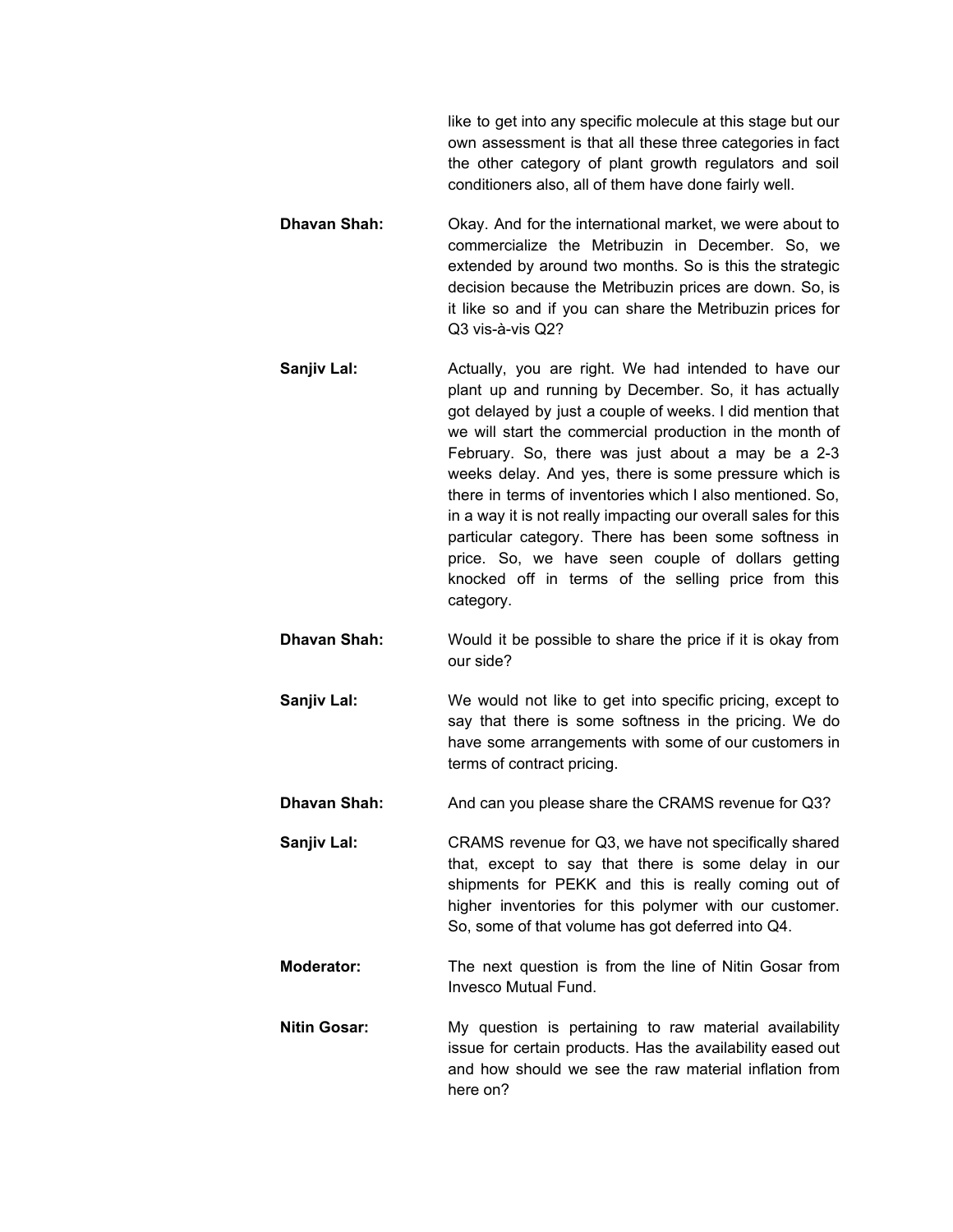| Sanjiv Lal:         | Yes. I would say that for some of the raw materials there<br>is still some pressure. But for our key products the<br>pressure has substantially eased.                                                                                                                                                                                                                |
|---------------------|-----------------------------------------------------------------------------------------------------------------------------------------------------------------------------------------------------------------------------------------------------------------------------------------------------------------------------------------------------------------------|
| <b>Nitin Gosar:</b> | And you call out Rs.25 crore investment that is for<br>Metribuzin and Rs.150 crore incremental investment,<br>that is going in for raw material backward integration?                                                                                                                                                                                                 |
| Sanjiv Lal:         | No, this is largely for expansion for some of our other<br>key products and new products which we are requiring in<br>FY21 and beyond. So, we will be doing the expansion of<br>those capacities in the next couple of months.                                                                                                                                        |
| <b>Nitin Gosar:</b> | Okay. So, within Rs.150 crore there is no number related<br>to backward integration. Is that the way one should look<br>at?                                                                                                                                                                                                                                           |
| Sanjiv Lal:         | integration number had already<br>Backward<br>been<br>approved by the Board for which the work is also started.<br>So, we will expect that to also get commissioned during<br>the next financial year.                                                                                                                                                                |
| <b>Nitin Gosar:</b> | Okay. So, to put it together, next financial year we<br>should be seeing CAPEX of Rs.175 crore or more than<br>that?                                                                                                                                                                                                                                                  |
| Sanjiv Lal:         | Well, it would perhaps be more than that. But of course,<br>when the expenditure happens, it doesn't all happen in<br>one period of time. The expenditure will be over a period<br>of time. But yes, in terms of commitments, in terms of<br>CAPEX, the commitments on the table are close to<br>about Rs.200 crore apart from whatever has been<br>already actioned. |
| <b>Moderator:</b>   | The next question is from the line of Dhaval Shah from<br>Girik Capital.                                                                                                                                                                                                                                                                                              |
| <b>Dhaval Shah:</b> | Sir, I have a question on your contract manufacturing<br>business. You mentioned you are working on two<br>molecules. Sir, would that be the generic molecule or<br>would be with the innovators and would that be<br>intermediate or so at what stage are we working with the<br>innovator?                                                                          |
| Sanjiv Lal:         | Dhaval, just to clarify. We have only two products that<br>we make as part of our contract manufacturing portfolio,<br>have only two and we are still looking for getting the<br>partnership for doing additional molecules. So, this is                                                                                                                              |

work in progress area for us and we expect that during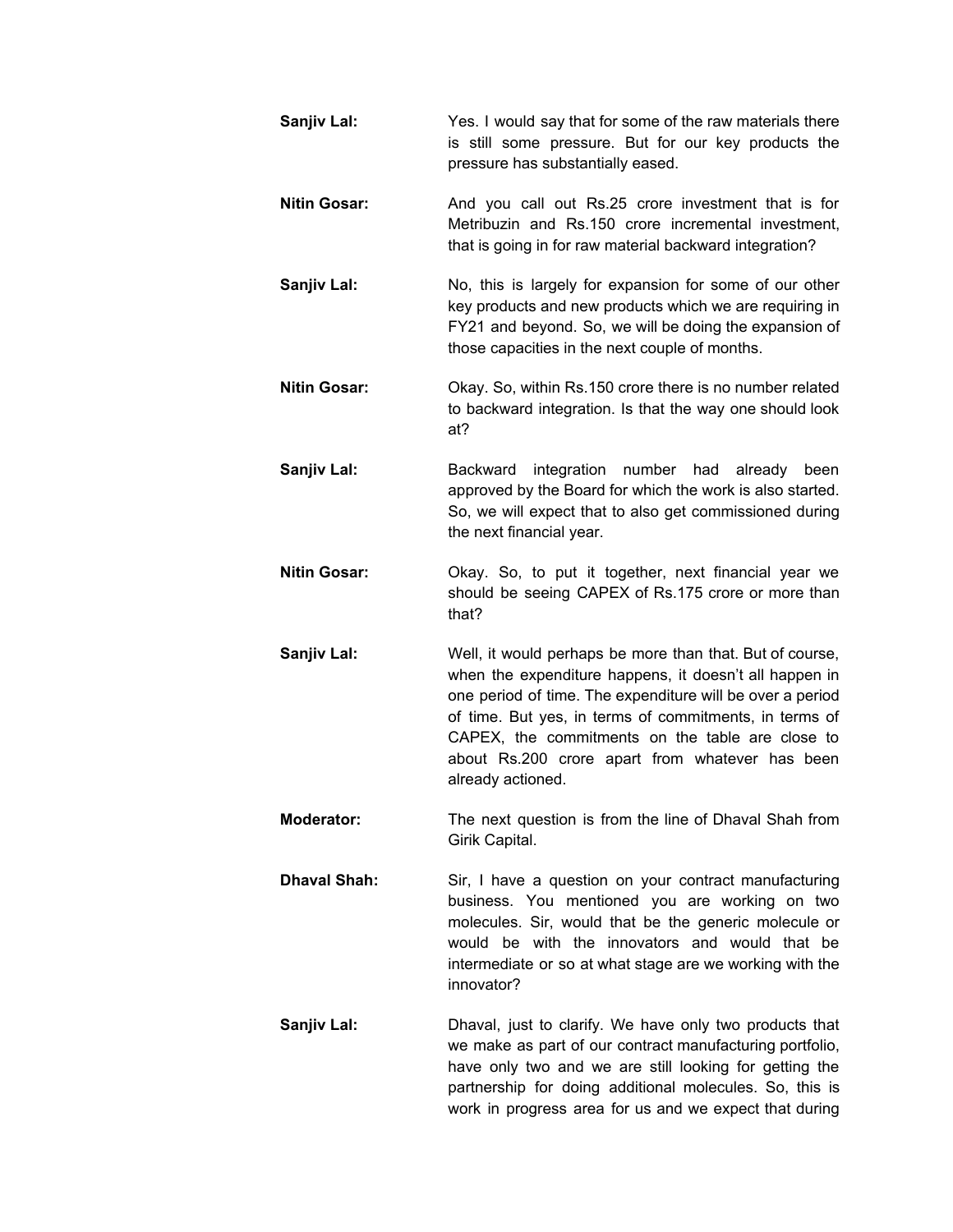the FY21 we would have something to share in terms of additional products which we may want to add to our portfolio for contract manufacturing.

- **Dhaval Shah:** Got it. So, this would be intermediates or the technical, I mean the active ingredient part of the trade?
- **Sanjiv Lal:** We are agnostic to that. It could be an intermediate, it could be an active, so contract manufacturing is that we will be doing on a peer to peer basis only for one specific customer. But we are open to doing both actives as well as intermediates for a good partner.
- **Dhaval Shah:** And this will be innovator agro chem or it will be a generic agro chem?
- **Sanjiv Lal:** So again, I think it is difficult to take these decisions. It depends on what our partners want us to do for them.
- **Dhaval Shah:** Got it. And couple of agro chems are going off patent as well in next many years. So, are we also tapping that opportunity? So how are we playing that opportunity?
- **Sanjiv Lal:** I think in our earlier calls we have talked about the work which is being done by our R&D team on organic synthesis for some of these off - patent molecules. So that activity is very much underway and as I had also mentioned that we will be significantly expanding our R&D capability, we are going to be building a new R&D center. So, we will be kicking of that work during Q1.
- **Dhaval Shah:** So, sir, incrementally a lot of growth should come from contract manufacturing for us, for Rallis?
- **Sanjiv Lal:** Well, we see it as an important area because one of the strengths of Rallis is in manufacturing and we have been focusing largely on what we require for our own business and we will be looking at contract manufacturing for helping us quickly expand our topline. So, it is the line of business which will be helpful for our overall growth agenda.
- **Moderator:** The next question is from the line of Varshit Shah from Emkay Global.
- **Varshit Shah:** Sir my question is slightly on the working capital side. I think we have improved our trade terms but I missed the earlier comment mentioning some Rs.300 crore number. So just wanted some clarification around that. Is this the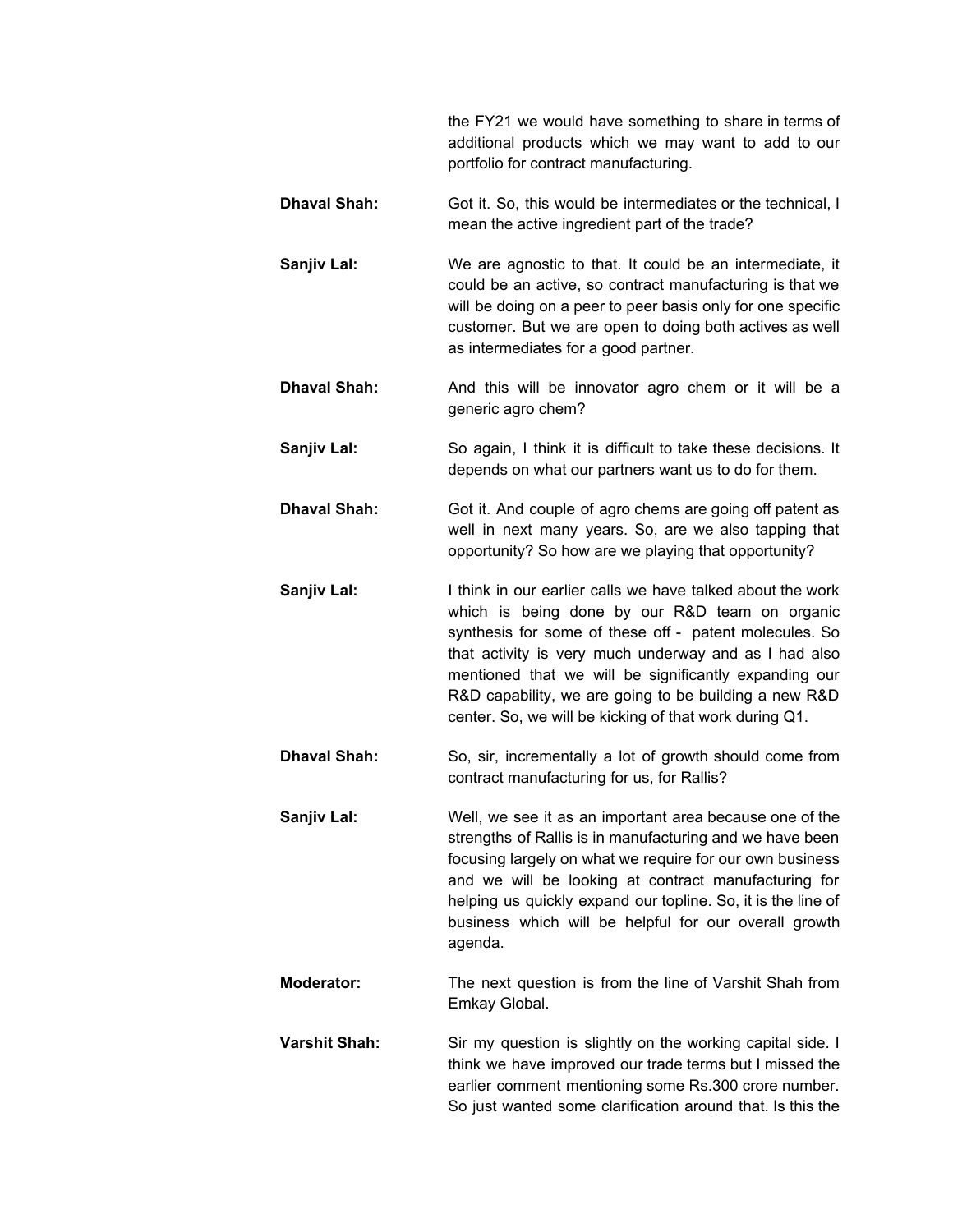Rs.300 crore incremental improvement in capital or something I am misreading out here?

- **Ashish Mehta:** Varshit, what I mentioned was the cash generated from operating activity, at Rs.300 crore on a YTD number which is a marked improvement over previous year's 9 months. Since balance sheet and cash flows are not reflected in the results, I just wanted to mention the highlight. On the inventory it is not that the working capital has gone down by Rs.300 crore. I didn't say that, it is only the cash from operating activities. This time there was an improvement in the working capital days overall.
- **Varshit Shah:** Right. So, this on a 9 month basis you are saying or...?
- **Ashish Mehta:** 9 months.
- **Varshit Shah:** Okay. And sir what would be the key reason for this improvement? Is it the trade terms only thing or is it the demand factor also slightly playing out in this?
- **Ashish Mehta:** It is a mixture of all.
- **Varshit Shah:** And sir my second question is on the gross margins. So, I just connect to the earlier question. So, I think you had mentioned that there is some realization pressure in some molecule and some of that is offset by RM cost rationalization. Going forward in Q4 and probably FY21, what is the direction you are looking in terms of gross margins on an absolute basis for our key molecules? Do you see that coming under pressure or is it still a wait and a watch mode depending on how the RM plays out?
- **Sanjiv Lal:** So, I think, again I just reflect back to our earlier conversation on this subject. We are very focused on growth and therefore we will of course try and make sure that any improvement which we have in terms of our raw material sourcing prices and all get reflected in our product pricing and at the same time we have to be competitive in the market as well. We cannot be disconnected from what is happening around us. So, we will be looking at our growth agenda as the key driver. Margins and all will certainly be an area of focus, but I think we will keep adjusting our margins as the business requires for our growth.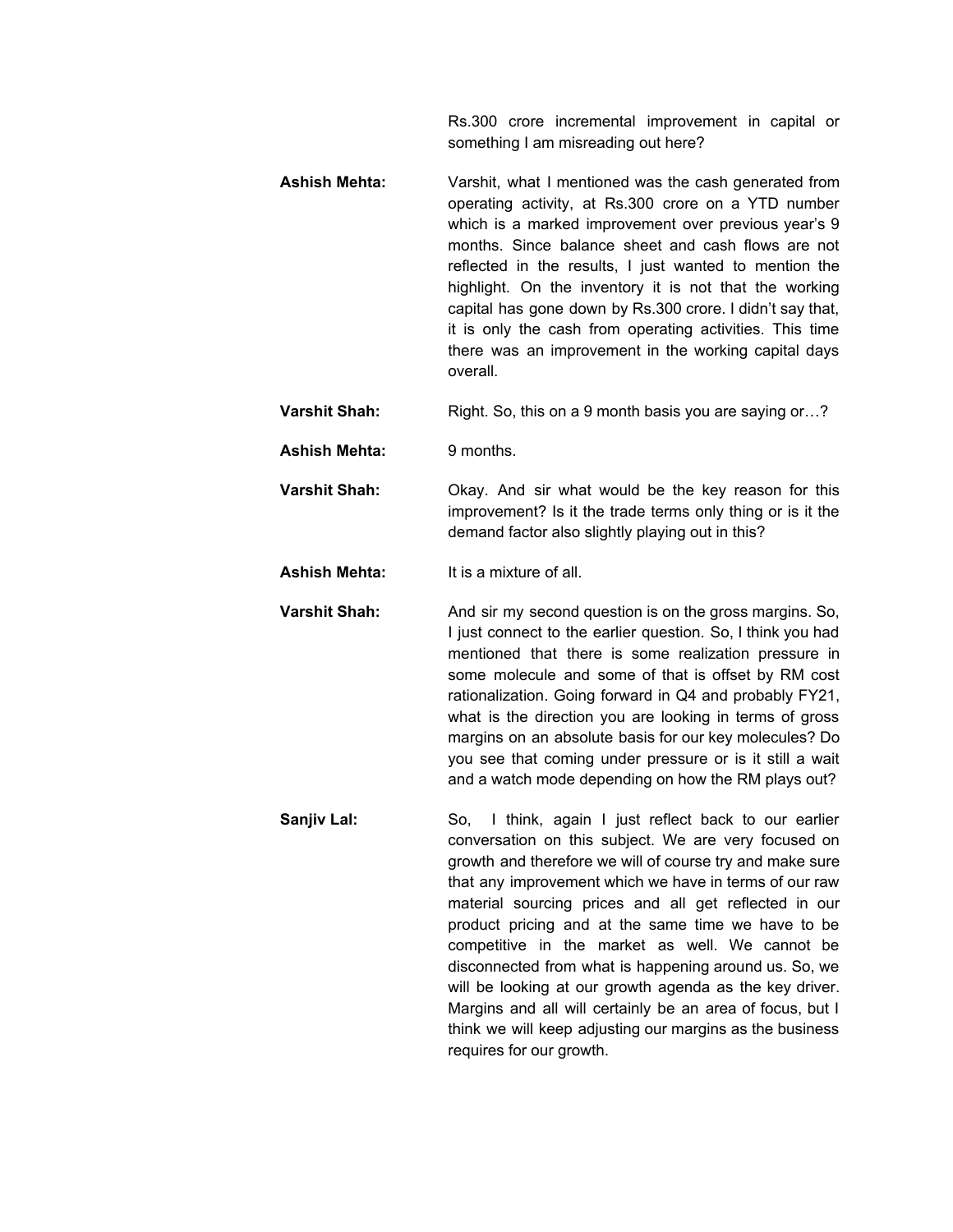- **Varshit Shah:** Alright. So just to maybe add to that question, so we have seen quarter-on-quarter improvement in gross margins. Is it that you have passed, this despite you have passed all the RM cost benefit or probably you have let go off, kept something in the company and partially passed on the benefit?
- **Sanjiv Lal:** No, I think it is not as simple as that. There is also a product portfolio that we have and certainly some of the products in our portfolio have a higher performance and the willingness of the farmers to pay for this higher performing product will also be there. So, it is a mix of that as well.
- **Moderator:** The next question is from the line of Bajrang Bafna from Sunidhi Securities.
- **Bajrang Bafna:** Sir, what is the price trend that we are seeing on the pendimethalin and acephate because as per your last con-calls the pricing was on the declining trend. So, are we seeing the similar trend or some improvement on that side?
- **Sanjiv Lal:** So, in terms of pendimethalin there is softness and it has continued into Q3 as well. As far as acephate is concerned, I would say it is more stable now. It has shown some increasing trend, but we are now seeing a more stable performance on acephate pricing, but pendimethalin, it is still continuing to be soft.
- **Bajrang Bafna:** And sir, what about the backward integration. You know, when you have indicated that it will be somewhere around next financial year, but what sort of margin impact that we can envisage considering the pricing of your raw material today? So just some ballpark number would really be helpful for us sir.
- **Sanjiv Lal:** So, the way we see it is that we have justified the expenditure based on a certain expectation of returns and we had also talked about what is our weighted cost of capital and how we are looking at our CAPEX program. So even our intermediates will be in line with our approach towards making sure that they have reasonable margins for the products that we are getting into plus also we have also kept a filter of derisking our sourcing. So, both these filters have been applied when we look at the product that we are getting into and what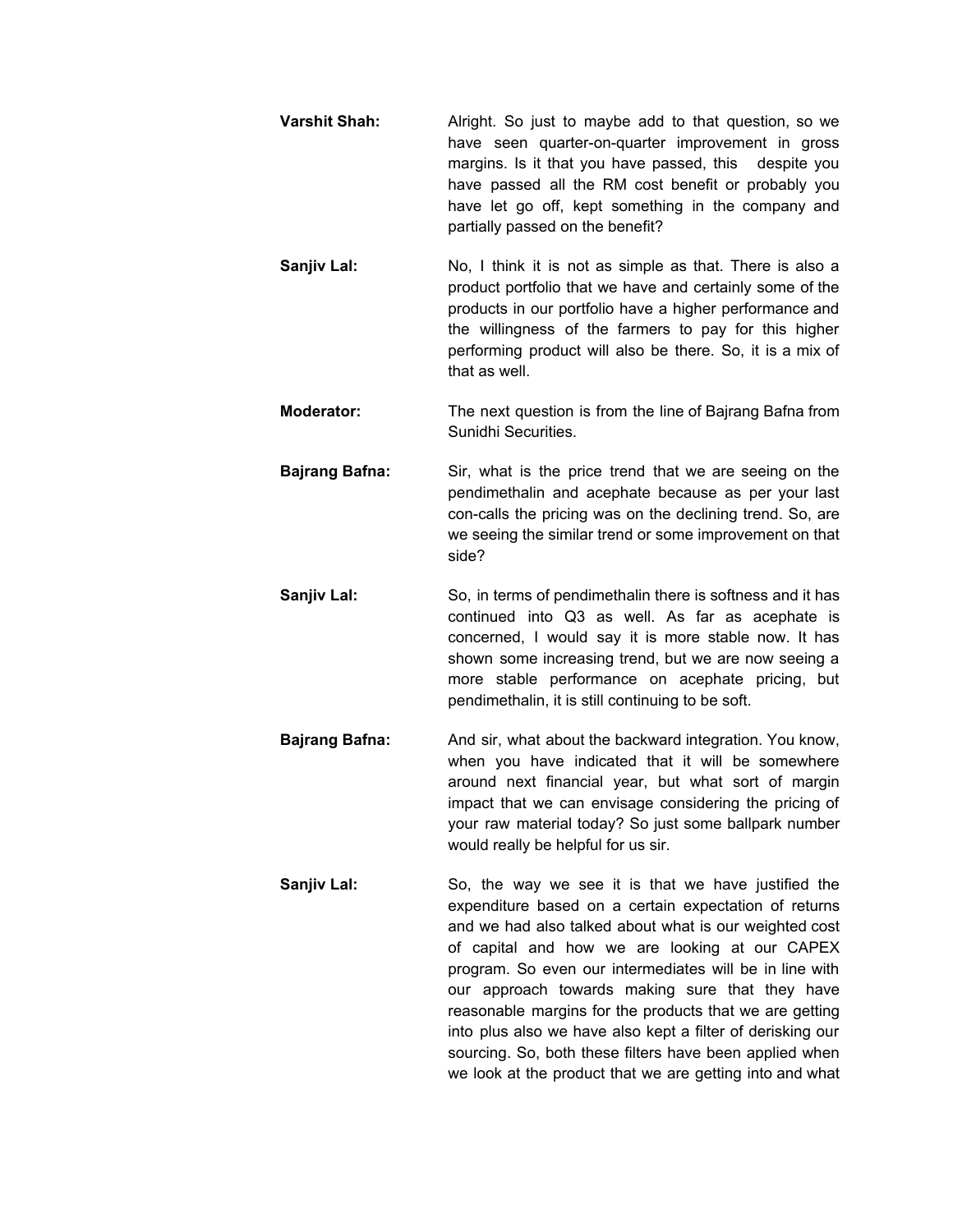is the impact that will have on our overall margins. I think I will just leave the response to that.

- **Bajrang Bafna:** Okay. And what will be your dependence post this expansion on China because I think we were 50% plus historically. So now, with this backward integration what we can expect in terms of our overall sourcing arrangement from China?
- **Sanjiv Lal:** Since we are on a growth path, we may find that our percentage imports from China may not substantially change because we will be getting into newer things. So, there would be certain things that we still depend on imports. But yes, there would be at least for the product that we are talking about for backward integration there will be some reduction. We are not saying that we are going to be doing 100% in-house, we will be doing only partly in-house in the first phase.
- **Moderator:** The next question is from the line of Saurabh Kapadia from Asian Markets Securities.
- **Saurabh Kapadia:** Firstly, you mentioned about the softness in pendimethalin, but how is the volume trend for you in the current quarter in pendimethalin?
- **Sanjiv Lal:** The volume trend is good. I mean, I would say order book is absolutely full.
- **Saurabh Kapadia:** Okay. And sir on your inventory side, you mentioned that at the company level the inventory is lower compared to last year and if you see in last two years actually we were holding a few strategic inventories because of the Chinese situation. So now do we see that for next year, the overall inventory level will come down and we are more comfortable at the current inventory level holding, what we are having it?
- **Sanjiv Lal:** See, as it stands today, I would say that the situation in terms of availability of key ingredients, key raw materials has substantially improved. But these things are very dynamic and as a responsible organization we will keep our ear to the ground. First, you know, there have been very disruptive kind of things happening from the key supplying countries and you are aware of the kind of safety issues, environmental issues that have created disruptions, right? So, we certainly see a much better situation today and we will need to be watchful of events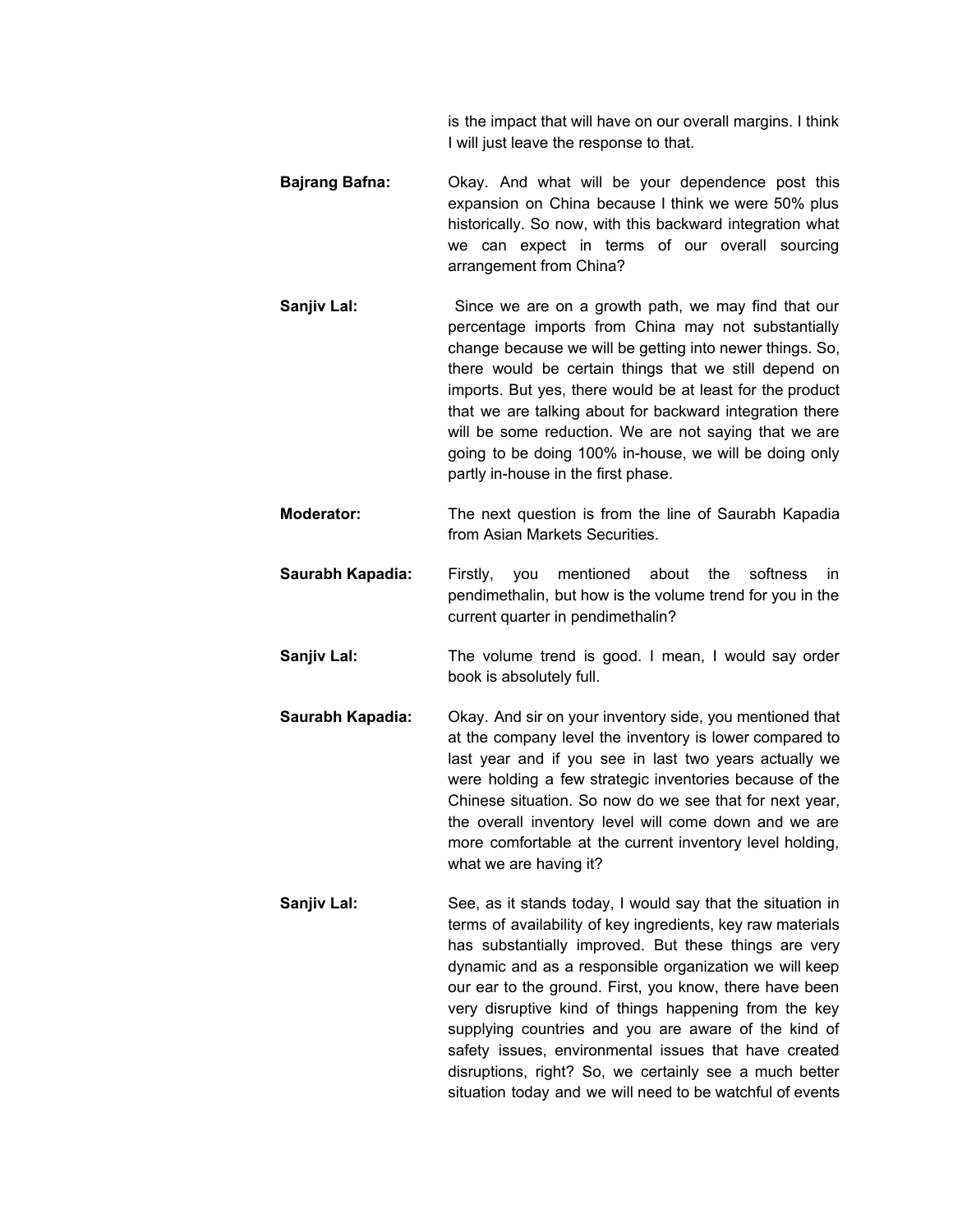which could create disruptions in the supply chain for our key ingredients. Yes, there is some significant improvement.

- **Saurabh Kapadia:** Okay. And sir, you mentioned about the preponement of shipment in export, so can you quantify the additional revenue coming from that preponement of shipment?
- **Sanjiv Lal:** See as I had explained. This month end, quarter end, getting adjusted here and there. In this we are not bothered about that because our base is small. So even 3 or 4 containers moving this way and that way suddenly make the figures look very different. So, let us look at it only on a 9 month performance and as we have talked in our presentation, if you look at the quarter performance, you will suddenly find that the figure of international business is looking very phenomenal. But if you look at the period of 9 months it is the one which really needs to be looked at. I hope you understand what I am trying to say.
- **Saurabh Kapadia:** Yes, and one last thing about the Rs.150 crore CAPEX which you plan to do for the key products. So, what is the timeline by which the CAPEX or the commissioning will be happening and have you identified the number of products, or are those products which are getting off patented or the more of agenda in products, what is the full product profile which you are trying to build?
- **Sanjiv Lal:** So, some part of this CAPEX is related to our existing products and some part of it is related to the newer products and the expenditure we will be starting in Q1 of FY21 and some of this expenditure may go into FY22 as well. So, some of these will be in slightly longer term because we will be building some capacities for the pipeline of the new AIs that R&D team is working on.
- **Saurabh Kapadia:** Okay. And sir lastly on the R&D lab which you are setting up in the Bangalore, so what will be the CAPEX for that?
- **Sanjiv Lal:** So, we are in the process of finalizing that. The whole purpose of building a much larger center is to substantially increase the work that we can do. So, we will be substantially increasing that.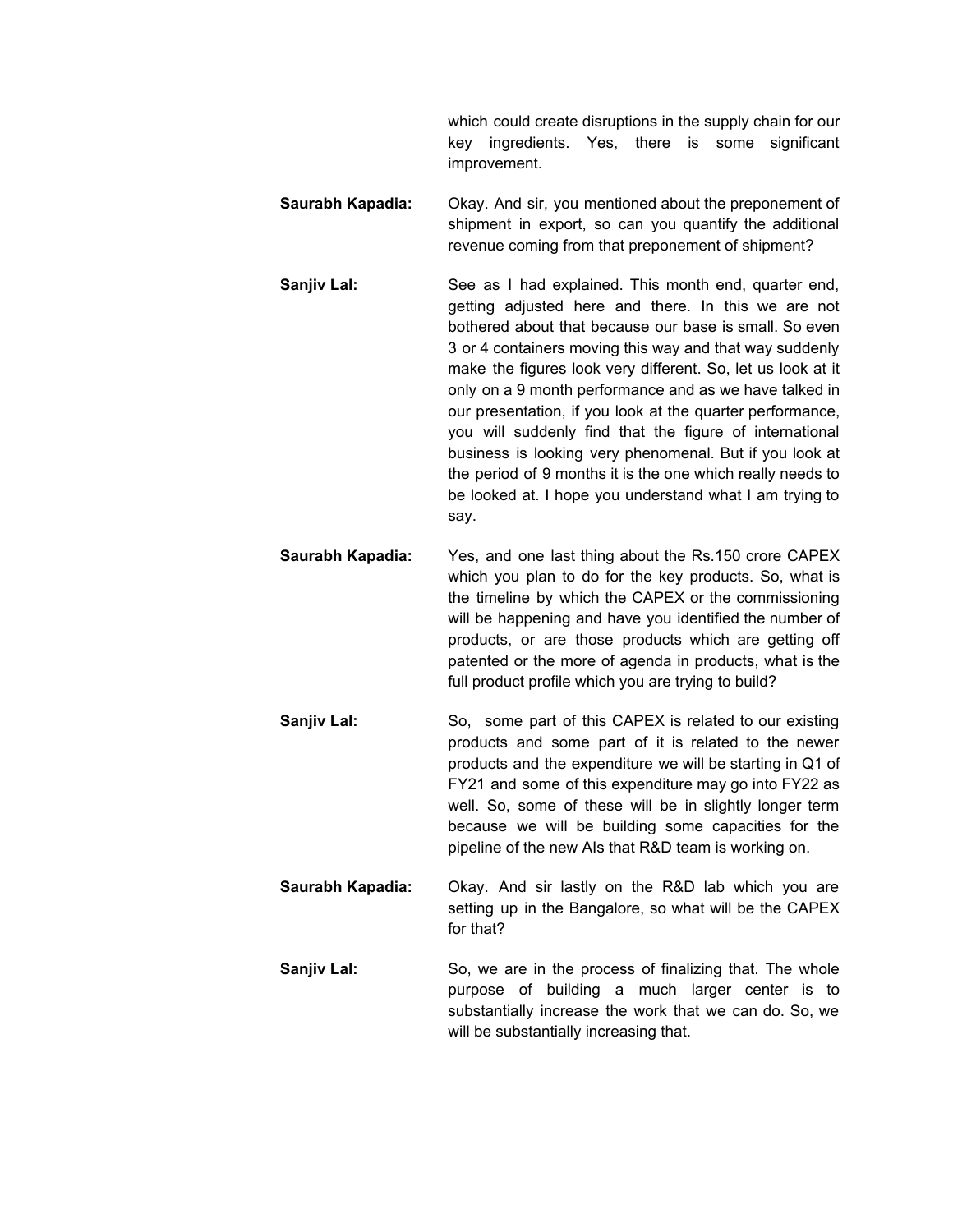- **Saurabh Kapadia:** But that CAPEX is not yet accounted in your guidance of Rs.200 crore for next year?
- **Sanjiv Lal:** No, we will let you know about that once we have been able to finalize with the architects and other things.
- **Moderator:** The next question is from the line of Aditya Jhawar from Investec Capital.
- **Aditya Jhawar:** The first question is on the export business. You mentioned that there was kind of a pricing pressure in some of the key molecules. It would be great if you can highlight what could be the reason because of this competitive pressure and are you seeing kind of a visibility where the pressure will start easing?
- **S. Nagarajan:** Yes, so the key reason is, in the International business if I were to summarize it, the inventory overhang in the overseas market notably in US and some of the places which have had excessive rain. So that is the driver why the price levels are lower as the demand in the market is lower compared to the supply. We do think that this is a short term kind of an issue that we will have to contend with, though in the longer term we do believe that things will come back to a more stable trend in terms of requirements of agrochemicals.
- **Aditya Jhawar:** Okay. And you know just better understand this raw material thing, so in the export which is roughly about say 40% of the business, are you experiencing the pricing pressure on bulk of the portfolio or what percentage of this export is seeing pricing pressure and similarly for the domestic business we are saying that there some raw material prices are softening. At the same time there could be some pricing pressure. So, if you can just highlight the proportion of the international business which is seeing some pressure and the proportion of the domestic business which should benefit because of softening.
- **Sanjiv Lal:** So, I would say it is reasonable to assume that with better reliability of whole lot of raw materials, most of the products will be showing some softness in terms of pricing and our customers will also expect some passing on of benefits, of reduced raw material prices. So, we will look at our pricing in our business appropriately.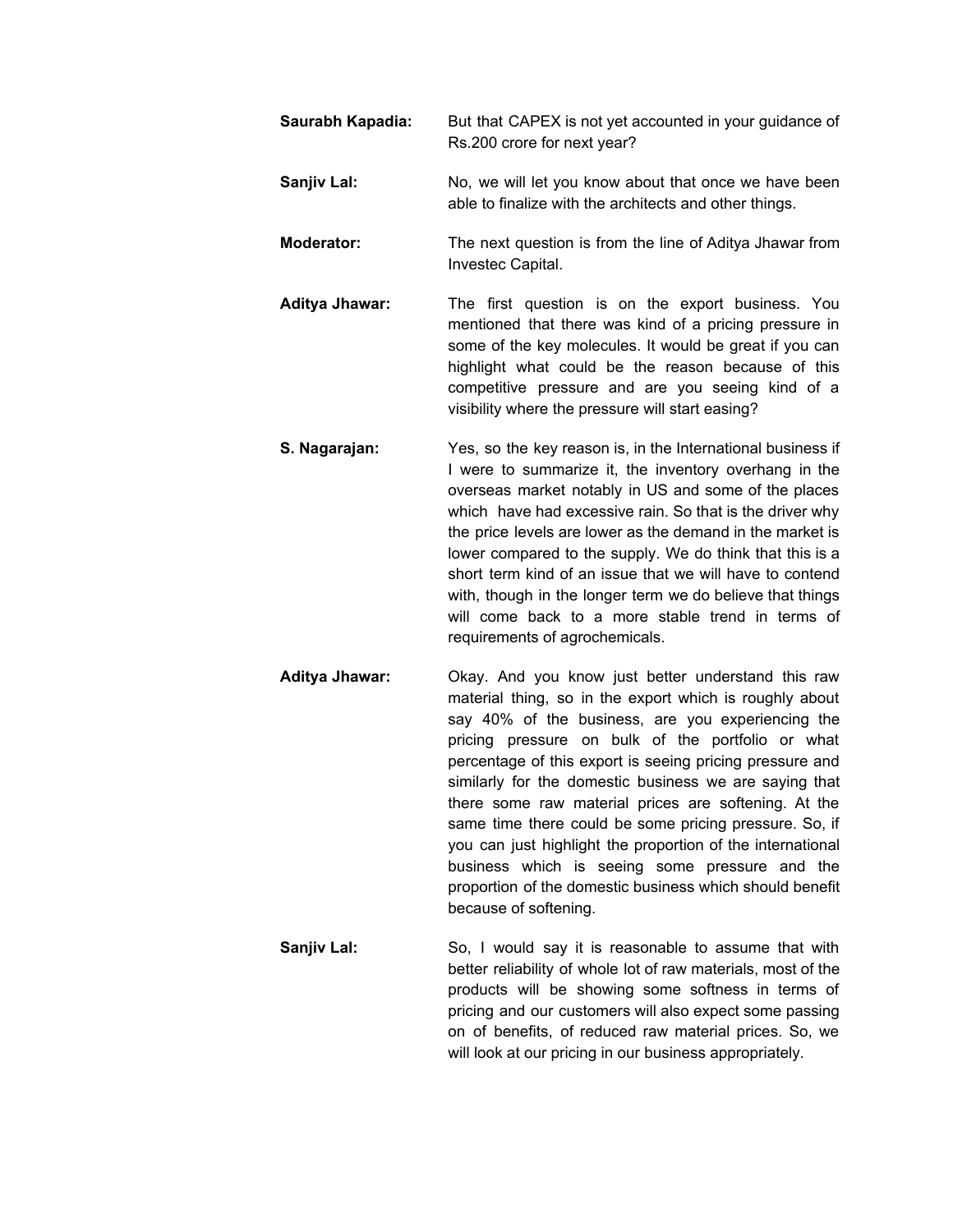- **Aditya Jhawar:** So, thanks for that Sanjiv, that was quite helpful. But on the overall domestic portfolio, our portfolio should have a favorable impact of raw material from next quarter onwards, that is the fair assessment?
- **Sanjiv Lal:** See, when it comes to margins, I think Aditya, we need to recognize that wherever it is possible, we would like to support the farmer with better pricing and I think there is also some competitive pressure which will automatically help the farmers in getting better pricing for the agro chemicals that they buy and I would think it is only responsible for the industry to be able to pass on benefits to the farmer as and when opportunities arise.
- **Aditya Jhawar:** Okay. Fair enough. So, on the two products that you have just introduced, if you can highlight what is the target segment they are targeting, what is the potential revenue that we are expecting from these two products?
- **S. Nagarajan:** So, the two products are Impeder and Sarthak. Impeder is a wheat herbicide and that is the segment we are targeting and Sarthak is for grapes. These are products which potentially address large market. I mean, we can let you know the numbers later, but I am not been able to immediately tell you, but these are pretty large markets. But these are also highly contested markets. There are other players also.
- **Moderator:** The next question is from the line of Dhwanil Desai from Turtle Capital.
- **Dhwanil Desai:** Sir, only one question. Sir, wanted to understand slightly bigger picture on the export side. How are we thinking about it for the next 3-5 years, we are currently focused on 4 products plus the CRAMS with global MNCs. So, and we are doing lot of registrations in international markets. I mean, are we thinking about derisking this international business and growing through registrations and will that be primarily led by B2B or we need to also set up the marketing network in other markets and scale up there, I mean what is the game plan?
- **Sanjiv Lal:** As of now we don't have any plans for us for setting up our own distribution networks in other countries. We will really be working with partners and as I had mentioned that we have also actively working on getting our registrations, some of them we have already got. So, we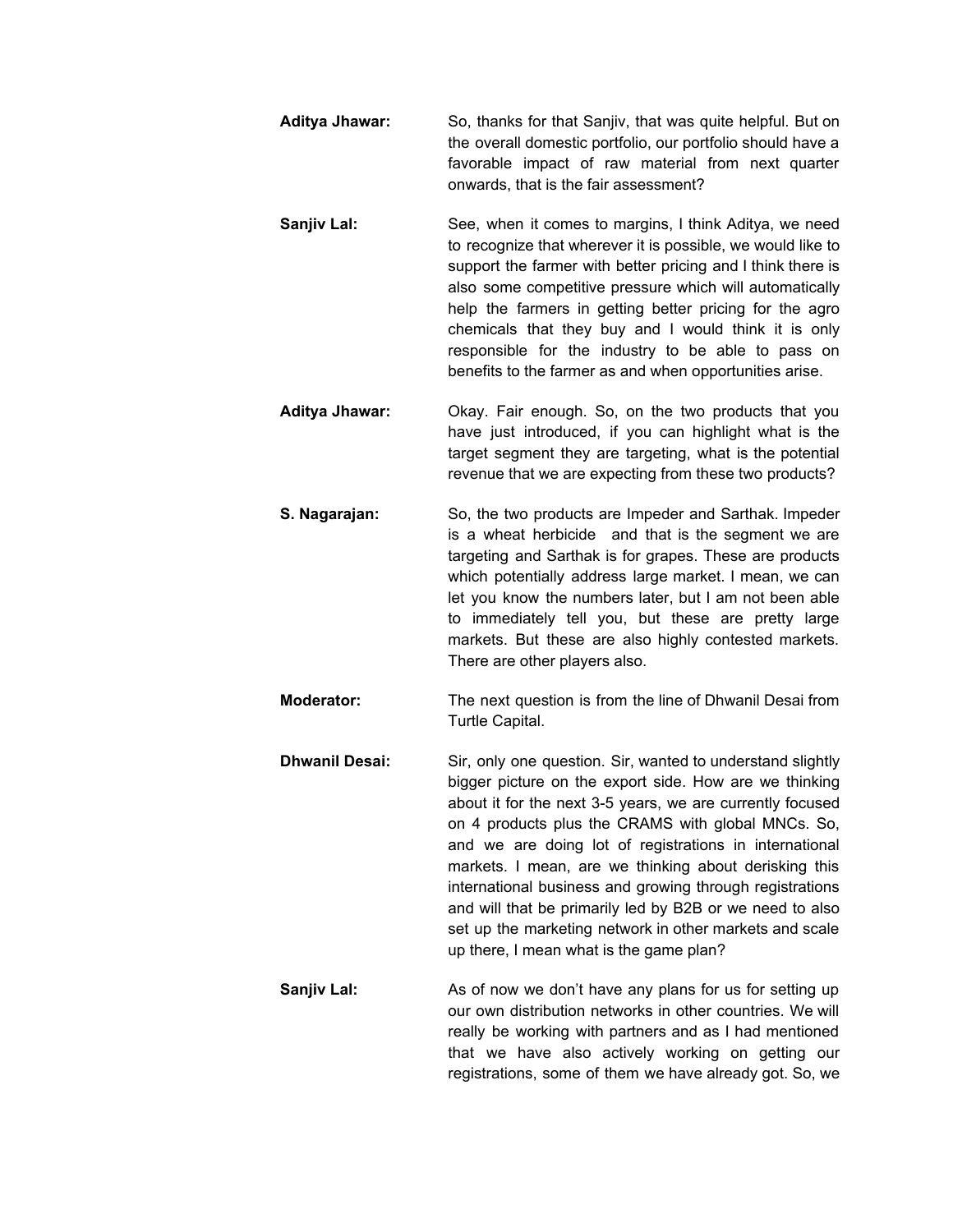will be doing our branded sales in some of these markets.

- **Dhwanil Desai:** So, our dependence on this 4-5 products will lead you over a period of time as and when we get its partnership growing and selling those branded products, right? Is that a fair assumption?
- **Sanjiv Lal:** So, I would say that this a good way of derisking. So, rather than only selling active ingredients we would also be getting into rather expanding our registration base sales with our brand.
- **Moderator:** The next question is from the line of Nihal Jham from Edelweiss.
- **Nihal Jham:** Sir, you mentioned that for 9 months our new products have done around Rs.50 crore of sales. I am not sure how that number pertains to the same period for last year, but our innovation index at least till last year was taking a dip. So, I just wanted the feedback that you have been getting from the channel in relation to our new launches and also if there are any missing gaps in our current portfolio?
- **S. Nagarajan:** Yes, I think to your first point, the revenue that I mentioned was only for this year, these products were launched this year. So, the innovation turnover index is actually calculated on a 4 year rolling forward kind of a basis. So last year there was no revenue from Zygant, Ayaan, Cameo and Trimbo. These are the four products that we have launched till H1, Sarthak and Impeder of course came in Q3, they are just in the process of stabilizing and ramping up. In terms of portfolio, certainly we do believe that there are areas in our portfolio which we can strengthen and the Impeder is an example of one such product, in the wheat crop herbicide segment we have felt that there is a need for us to improve our offerings and that is what we are focused on and this is one of the products that has been launched. There are other areas as well which we have identified and we would be focusing on them as we go by.
- **S. Nagarajan:** The formulation pipeline which we have been talking about, that we will be bringing in two products every year, the basis for that is to identify what are those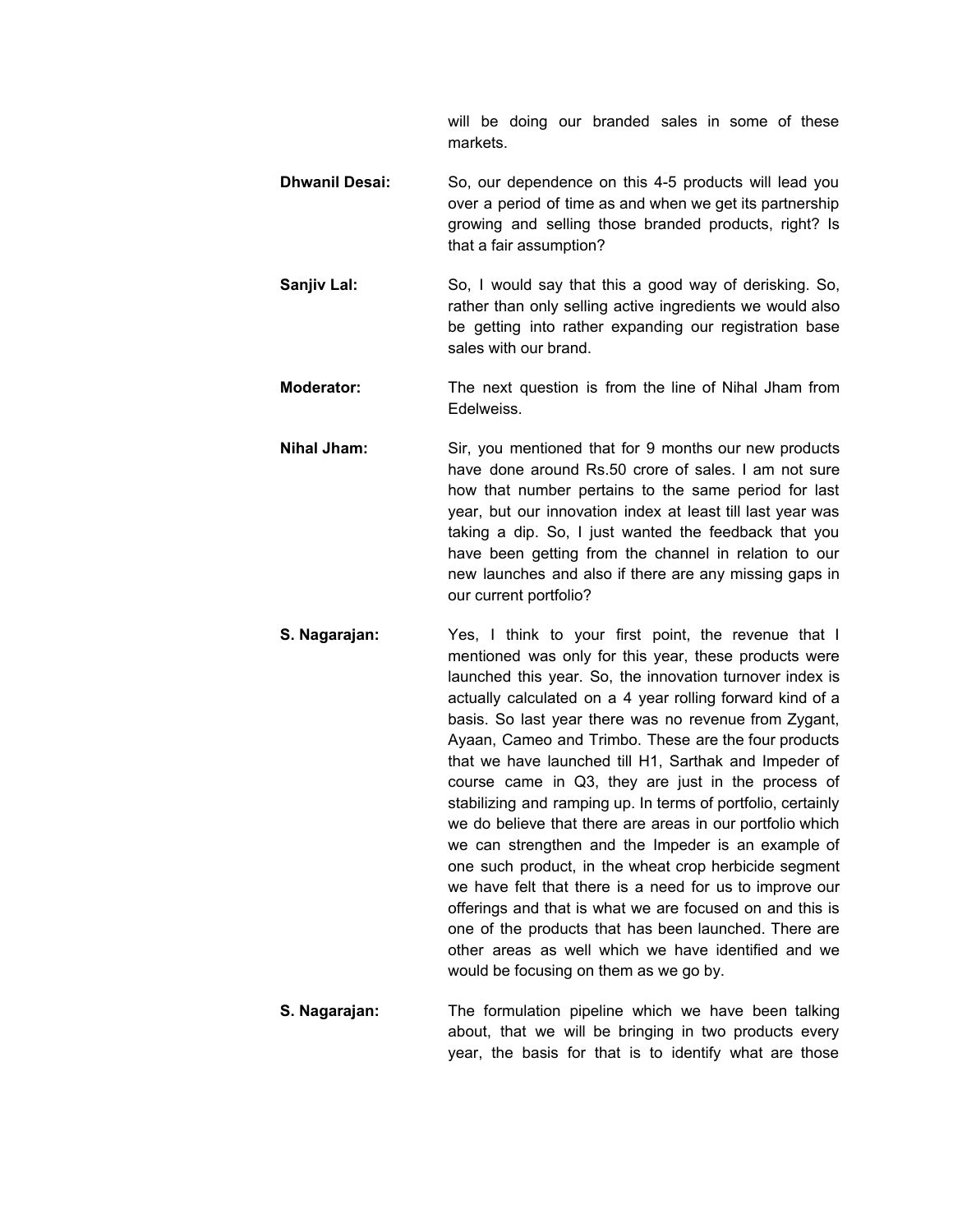portfolio gaps that we have. The work is happening around that for our own in-house 9(3) development.

- **Nihal Jham:** Definitely. Sir, just on the quantum of launches that you mentioned of around two a year, as I understand in the past, maybe we have done more a number every year and even competition does around say 5 to 6 launches a year. So, is there a chance that may be the distributor or the retail level more launches from the competition could be a concern?
- **Sanjiv Lal:** While we are talking about two and if you look at this year itself, we have already done 6. So, we are just saying that look minimum of two is what we expect that we will be able to bring to the market and of course, we will look at opportunities as and when they come up in terms of putting a new product into the market, into our portfolio.
- **Rohan Gupta:** Sir, on this, can you be little more specific about the Rs. 150 crore which you were talking about in terms of its revenue potential and the kind of margins which will be having in this CAPEX?
- **Ashish Mehta:** As, we have earlier also said that any CAPEX we do, the IRR will be much above the hurdle rate, hurdle rate is our WACC, which is WACC plus the business risk premium around 16%-16.5%. These products, the capacity expansion of the existing products and some new products as Mr. Sanjiv said, so we see the full potential of the investments coming out from FY22. Some of it will come in FY21, but the full potential will start coming in from FY22 onwards.
- **Nihal Jham:** But this project will be completed by end of FY21?
- **Sanjiv Lal:** There will be some spill over into FY22 as well.
- **Moderator:** The next question from the line of Nirbhay Mahawar from N Square Capital.
- **Nirbhay Mahawar:** You mentioned Metribuzin investment is around Rs.25 crore, this is for 1,000 tonne or 500 tonne?

**Sanjiv Lal:** This is for 1,000.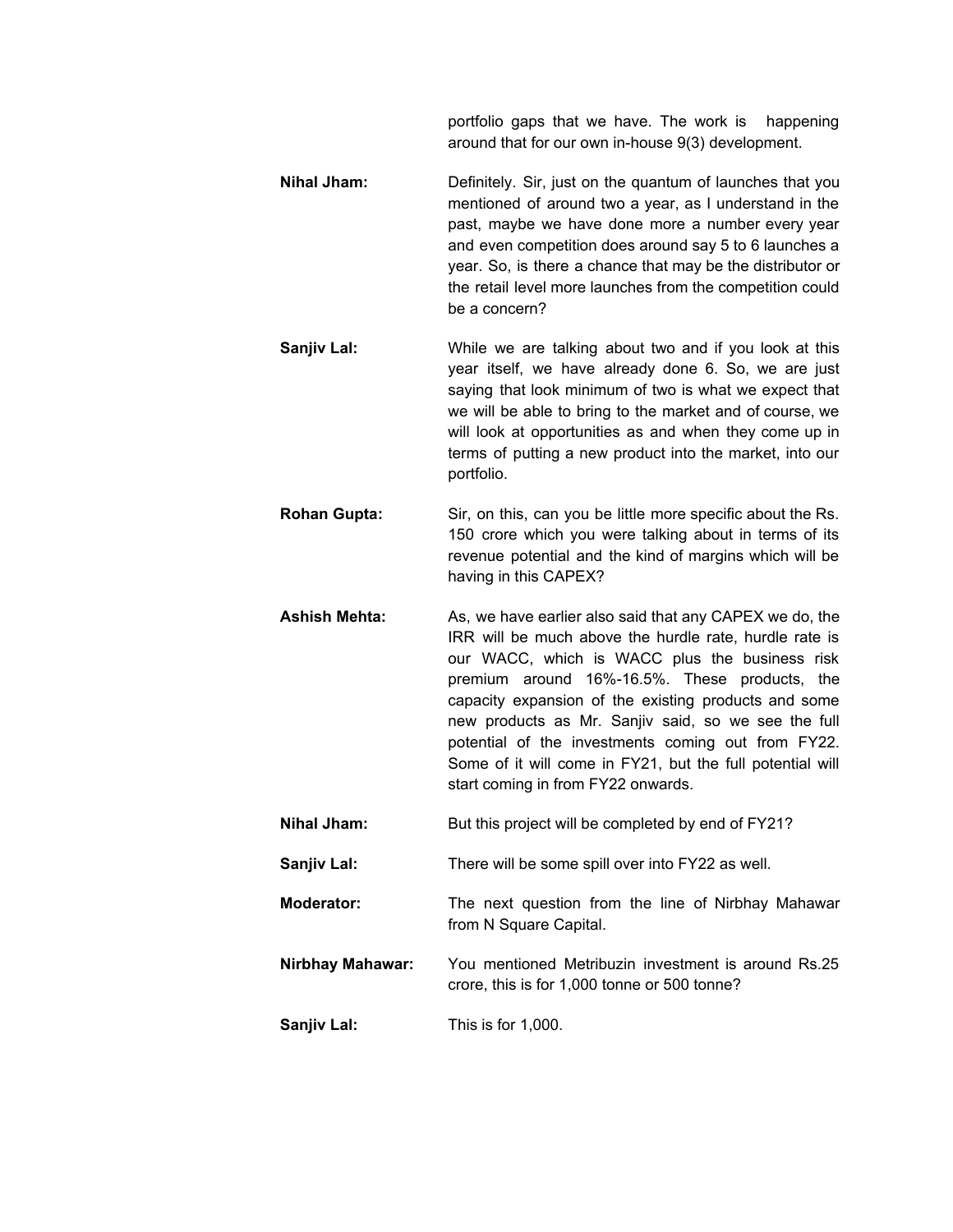- **Nirbhay Mahawar:** So, without getting into the pricing detail, would it be fair to assume that we would be generating 2.5x to 3x our investment out of it, sales turnover? **Ashish Mehta:** Yes, because see the investment of Rs.25 crore is only for setting up some of the main equipment. It doesn't require full utility and all that thing. So, in a manner you can say against 25 the turnover would be at least 2x or 2.5x, it will be correct to mention that way. **Nirbhay Mahawar:** Okay. And for this chemical plant which we are setting up, which is going to commission in FY21, would it cater largely to the domestic or international or mix of both? **Ashish Mehta:** Yeah, it is a formulation domestic business. **Nirbhay Mahawar:** And on the timeline, would it be like on the second half of FY21 or will it… **Sanjiv Lal:** No, we are targeting commissioning in Q2. **Moderator:** The next question from the line of Abhijit Akella from India Infoline. **Abhijit Akella:** One clarification about the outlook for 4Q and Kharif now, given the very strong environment that we are seeing, do you see the sort of spilling over into 4Q and do you also see any sort of underlying reason for support for the Kharif season as well, you know the water levels etc.? **Sanjiv Lal:** I think we will be really doing lot of crystal ball gazing if we start taking about Kharif for next year. But yes, I mean Q4 will have the residual effect of good Q3. So that will certainly be there and we still need to see what are those forecast which are coming from the various agencies regarding El Nino and El Nina going forward. So, I think maybe there is something we can discuss in Q1, early part of Q1, what we expect to see in terms of next Kharif. **Abhijit Akella:** Right. I appreciate that. Just to clarify, regarding the
	- domestic versus international revenue breakdown from the slide in your presentation, if I calculate the numbers it seems like domestic grew about 38% this quarter and exports grow about 24%. Is that broadly in the right ballpark, sir, just to confirm?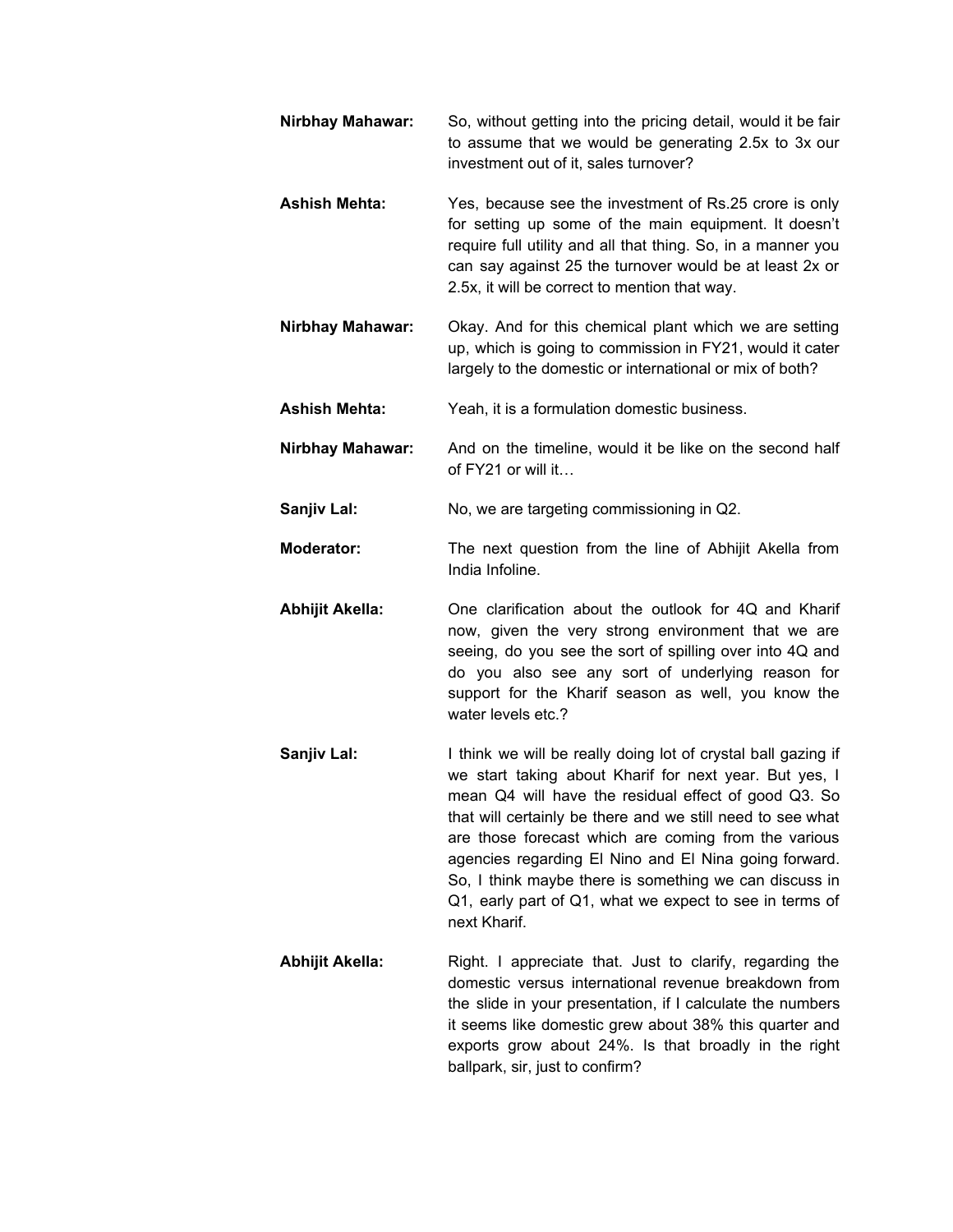| <b>Ashish Mehta:</b>      | Yeah, you could make that correct assessment, I would<br>say.                                                                                                                                                                                                                                             |
|---------------------------|-----------------------------------------------------------------------------------------------------------------------------------------------------------------------------------------------------------------------------------------------------------------------------------------------------------|
| <b>Moderator:</b>         | The next question is from the line of Sanjaya Satapathy<br>from Ampersand Capital.                                                                                                                                                                                                                        |
| Sanjaya Satapathy:        | Sir, I have been hearing this Rs.800 crore CAPEX plan.<br>My first question is that will it all be made through<br>internal accrual, one, and how it will be kind of phased<br>out, in the sense should we assume some kind of<br>Rs.150 crore to Rs.200 crore kind of CAPEX per<br>annum?                |
| Sanjiv Lal:               | I think it will be safe to assume that about Rs.150 crore<br>is what maybe the cash which will go out every year for<br>the capital program.                                                                                                                                                              |
| <b>Sanjaya Satapathy:</b> | And it will be met out of internal accruals?                                                                                                                                                                                                                                                              |
| <b>Sanjiv Lal:</b>        | As of now it appears that we should be okay with our<br>internal accruals.                                                                                                                                                                                                                                |
| Sanjaya Satapathy:        | And sir, is there a possibility of you getting the new tax<br>benefit of 15% on any of the projects that you may<br>envisage?                                                                                                                                                                             |
| Sanjiv Lal:               | No, as of now we are not looking at that at all. I think we<br>really need to be setting up a completely new business.<br>We have a lot of land, so it means giving up that land<br>and rebidding for it, I mean overall it may not be<br>something that would work for us.                               |
| <b>Sanjaya Satapathy:</b> | And sir lastly, is it kind of possible to get, give us a sense<br>like after all this CAPEX program is over, will there be a<br>dramatic shift in revenue mix towards CRAMS or<br>something else?                                                                                                         |
| Sanjiv Lal:               | See, it is very difficult to say. I can only say our intention<br>is that our contract manufacturing and you may call it<br>CRAMS portfolio which is I would say relatively small,<br>needs really to be accelerated. So, we would certainly<br>like to see it in a much better place 3-4 years from now. |
| <b>Sanjaya Satapathy:</b> | I mean, the other way to ask this question is that, out of<br>this Rs.800 crore how much will go towards CRAMS?                                                                                                                                                                                           |
| Sanjiv Lal:               | So, we will invest as appropriate. As of now since we<br>don't have anything to talk about we think it is not very<br>wise to be putting some number there. But I can only say                                                                                                                            |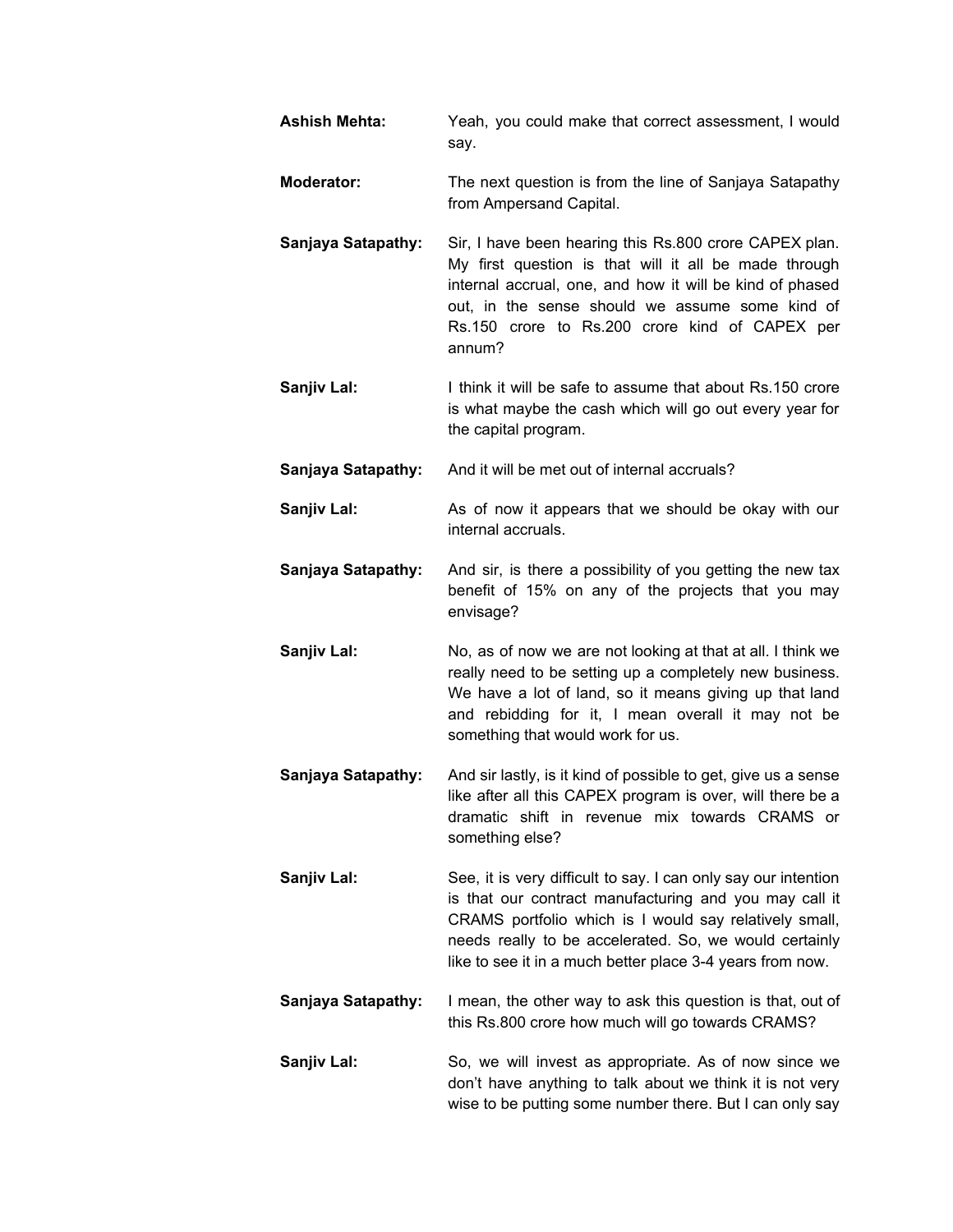that we will not hesitate to put investment on the ground to accelerate our contract manufacturing business.

- **Sanjaya Satapathy:** Understood. If I can ask the last question that you have done well in a non-kharif season and you started by saying that you are typically you are more kharif heavy, so my question is that, what is the proportion and is there a way that you will also look to kind of diversify your kharif and rabi exposure?
- **Sanjiv Lal:** So, I think one thing is important to recognize and this is for everyone on the call, we must recognize that this year we have had a very favorable monsoon with rainfall which has been higher than what has been forecast. And therefore, there has been a very good tailwind that we have got this year. If you compare to what happened last year, Rabi was extremely weak. So therefore, we have to see our performance with respect to what happened last year because since we are looking at quarter-on-quarter compared to the previous year, so we need to keep that in mind that last year Rabi was particularly weak.
- **Moderator:** The next question is from the line of Nitin Agarwal from IDFC Securities.
- **Nitin Agarwal:** Sir, on Metribuzin have you seen any changes in the comparative dynamics for Metribuzin as well as for competitive products? Anything that one should sort of watch out for also?
- **Sanjiv Lal:** Yeah, I think today what happened is, lot of players who have got into this business, I think it has been an attractive category. So, we have a lot of competition in this category today.
- **Nitin Agarwal:** And sir, what implication does it have? Does it have implications because we are adding capacities in terms of our ability to sort of sell all the volumes we have on Metribuzin or do you think it is largely going to have an impact on the pricing which is going to be there on the product?
- **Sanjiv Lal:** There will be some impact on the pricing. I do not see any impact on the volume of business that we do. These are products which are, in a way commodity, but other hand hey are also specialty because the product needs to meet a certain impurity profile which every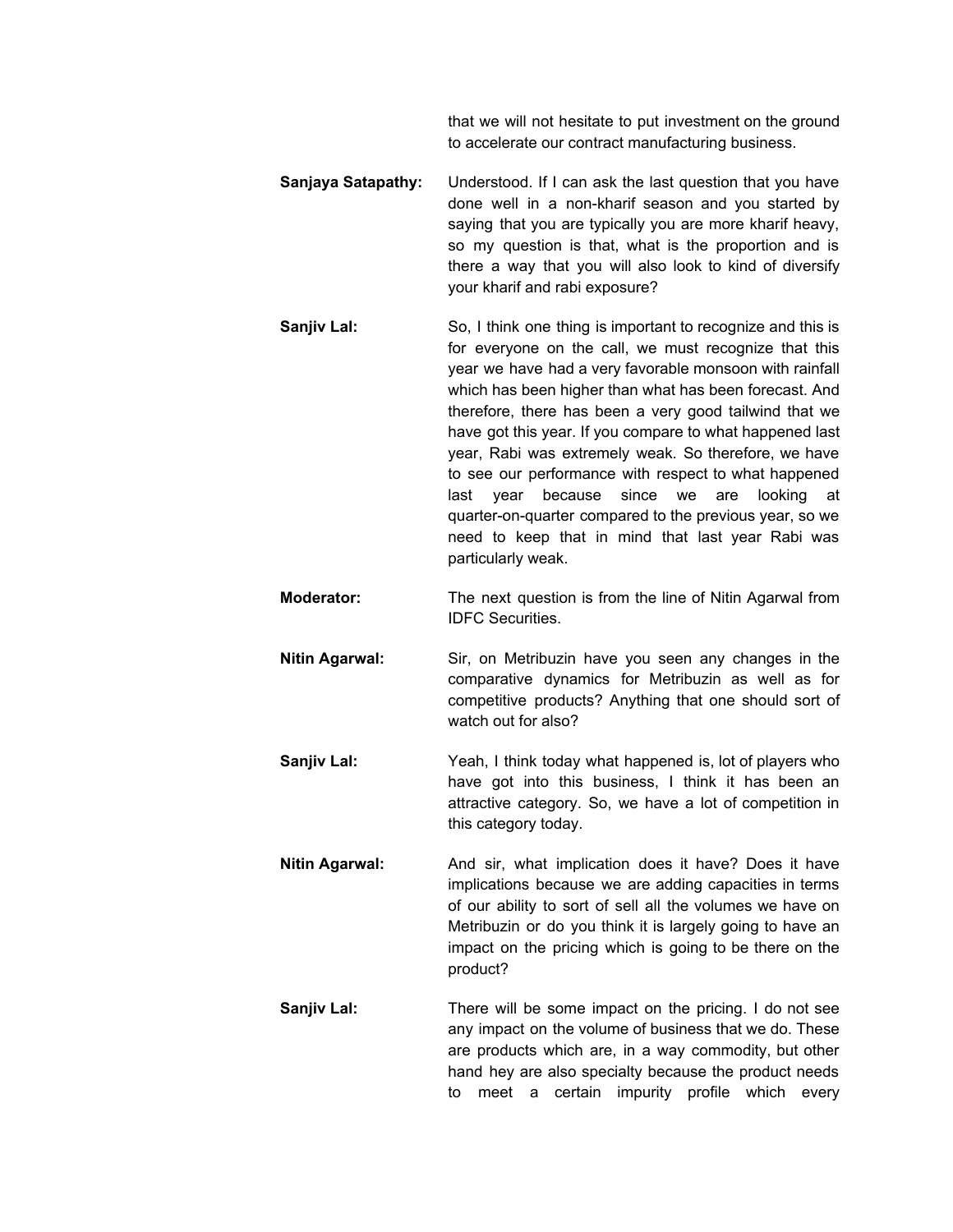manufacturer cannot meet and with many of our overseas partners we are registered as a source and we meet the impurity profile that the customer requires as per the requirement of that particular country. So, while there maybe availability of product and competitive pricing, as far as we are looking at it, we do not see any impact on the total volume of business that we expect to do going forward.

- **Moderator:** The next question is from the line of Somaiah V from Spark Capital.
- **Somaiah V:** Sir, on the supply side, so you have mentioned the situation has kind of improved. Just wanted to understand, I mean do you see this is more on the structural side, as in new factories coming up in China or new capacity is coming for your existing raw material requirements or is there any seasonal angle to it, generally 2H is relatively softer or something. So just wanted to understand the structural and cyclical angel to this improvement in this supply side.
- **Sanjiv Lal:** See, from what we are able to understand is that certainly some capacities have now come on stream and there was a lot of correction that has to be done in the various chemical parks that was there especially in China in terms of they having to undergo various reviews by the regulators and all. So, some of the capacities which had actually shut down for these inspections would have come back. That will also ease the availability of product.
- **S. Nagarajan:** So, both the factors. Actually, structural, what Sanjiv already alluded to and cyclical also because of the reduced demand for the end product in the US market there has also been an inventory overhang there leading to less requirement. So, I think it is a combination of both, structural -new capacity coming on stream - as well as short term characteristic.
- **Somaiah V:** Helpful sir. Sir, I mean with respect to US, I mean you have mentioned that in the developed markets lot of inventory overhang being there. So, the recent trade deal between US and China, so you see any expectation for inventory kind of getting eased out, I mean on the phase 1 of this trade deal. So, you see markets getting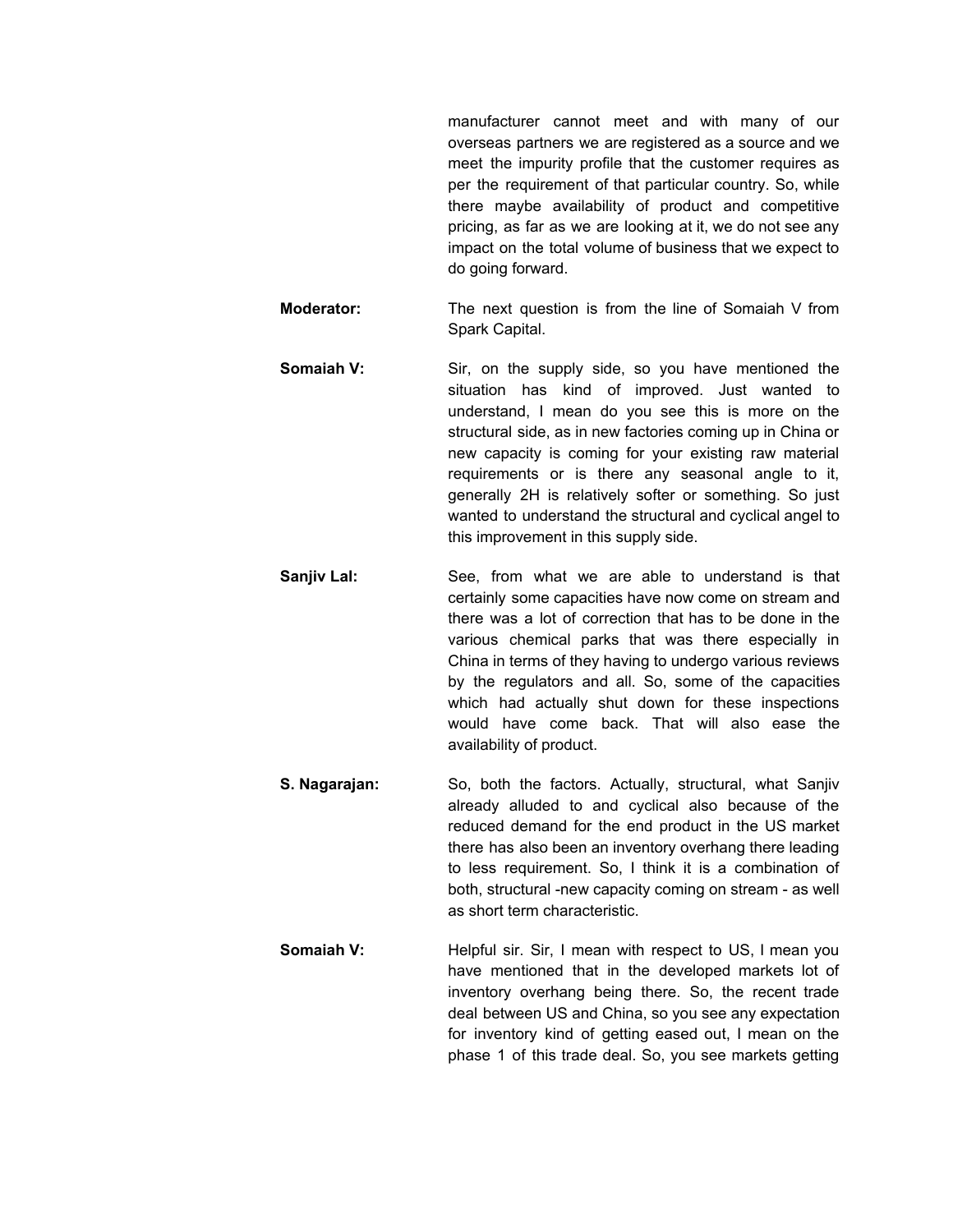improved in both and specifically in US, do you see any improvements from this recent trade talk?

**Sanjiv Lal:** I think we need to really understand what this phase 1 deal between the two countries is and how it would impact us if at all. So, I don't think we have received any feedback on that because we have simply not studied it yet.

**Moderator:** Thank you. The next question is from the line of Ritesh Gupta from Ambit Capital. Please go ahead.

- **Ritesh Gupta:** Just one, on the domestic side, given that you have seen a good growth this year and I can understand period was soft I think that is what you have alluded to as well. Is there something changing on the industry side, as like competitive intensity kind of phasing out or some bit on the rural inflation side given that rural inflation also has been going up. So, commodity prices probably improving a bit. Is there some correlation to that as well which probably could sustain let us say even in the Kharif for next season rather than just like being a base effect?
- **Sanjiv Lal:** See, the competitive pressure I think we should only expect it to keep increasing and it is also good that there is competitive intensity. But I think what is favoring is better product pricing for the farmer which is also helping in his own cash availability. Also, what we are finding is, many of the farmers are actually willing to invest in the more effective product as well and that is certainly very helpful when it comes to better outcomes from his own cultivation. So competitive intensities will continue to increase and we welcome that and farmer being more prosperous is good for the entire segment because his ability to invest in his crop is also very good.
- **Moderator:** We will take the last question from the line of Ranjit Cirumalla from B&K Securities.
- **Ranjit Cirumalla:** My question is on the domestic side. Like you alluded in the CRAMS you are now willing to do more of a collaboration activity. Can the same strategy be adopted for the domestic market as well, like getting into more co marketing products rather than depending up on your own registrations?

**Sanjiv Lal:** See, we are already doing whole lot of partnership for many of the products. The products that we have